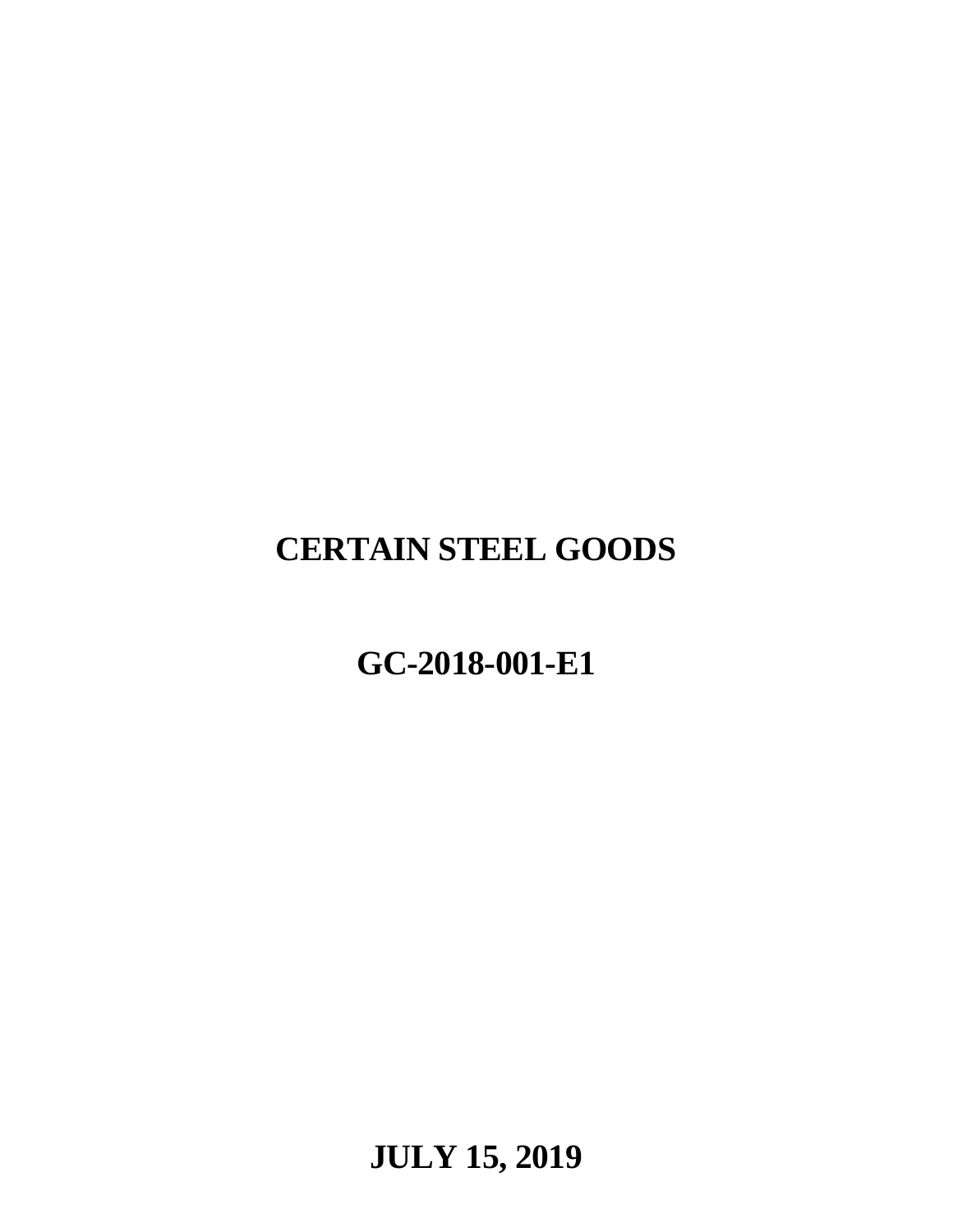© Minister of Public Works and Government Services Canada 2019

Catalogue No. number ISBN number Accessible on the Tribunal's website at: www.citt-tcce.gc.ca Exemplaires en français aussi disponibles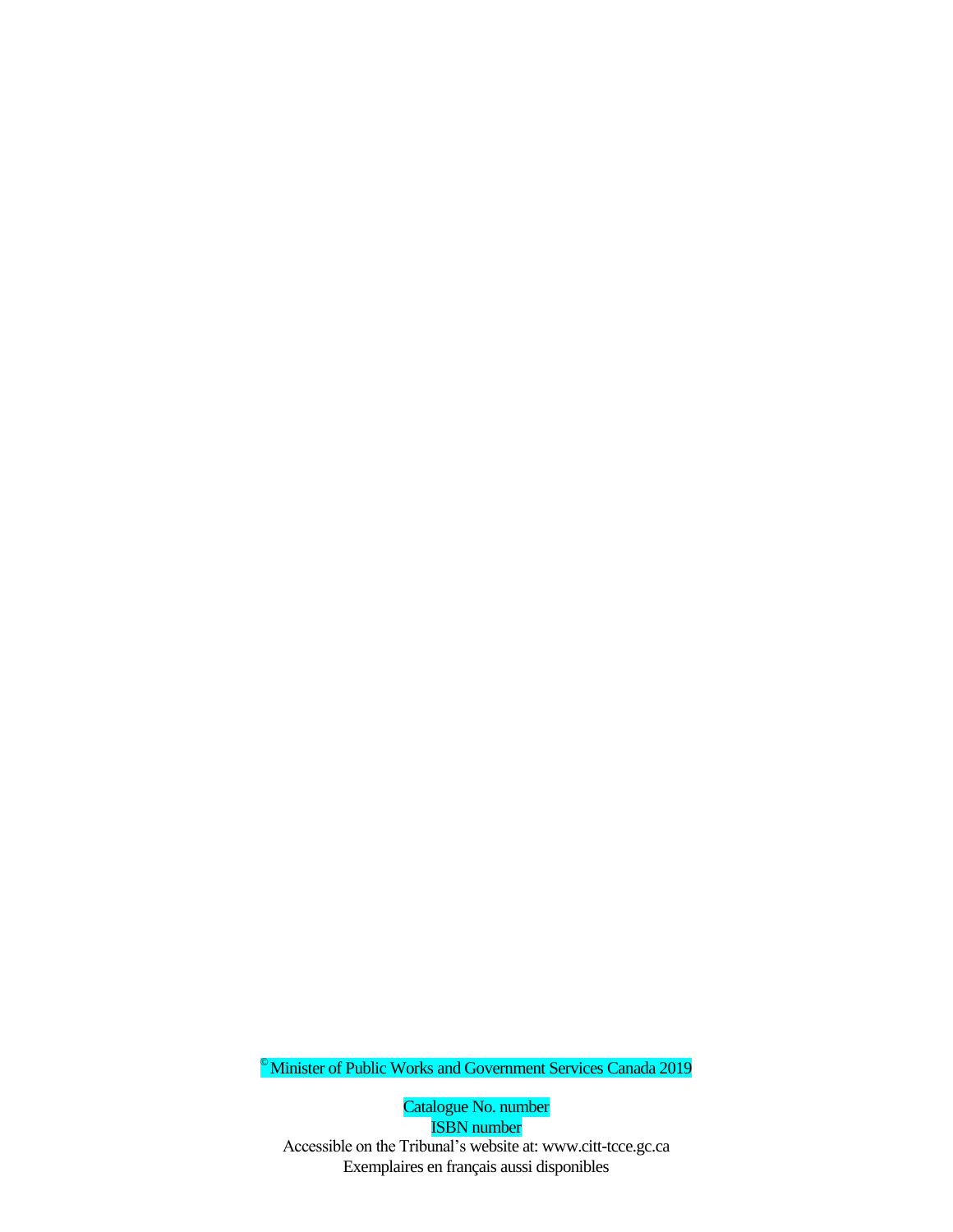# **FOREWORD**

<span id="page-2-0"></span>On May 9, 2019, by the *Order Referring to the Canadian International Trade Tribunal, for Inquiry into and Reporting on, the Matter of the Exclusion of Certain Steel Goods from the Order Imposing a Surtax on the Importation of Certain Steel Goods*, the Canadian International Trade Tribunal was directed by Her Excellency the Governor in Council, on the recommendation of the Minister of Finance, to conduct an inquiry regarding exclusion requests concerning certain heavy plate and stainless steel wire which are subject to safeguard measures enacted in the *Order Imposing a Surtax on the Importation of Certain Steel Goods*.

The present report of the Tribunal is in response to the *Order Referring to the Canadian International Trade Tribunal, for Inquiry into and Reporting on, the Matter of the Exclusion of Certain Steel Goods from the Order Imposing a Surtax on the Importation of Certain Steel Goods*.

> Rose Ann Ritcey Rose Ann Ritcey Presiding Member

Serge Fréchette Peter Burn Serge Fréchette Peter Burn Member Member and the Member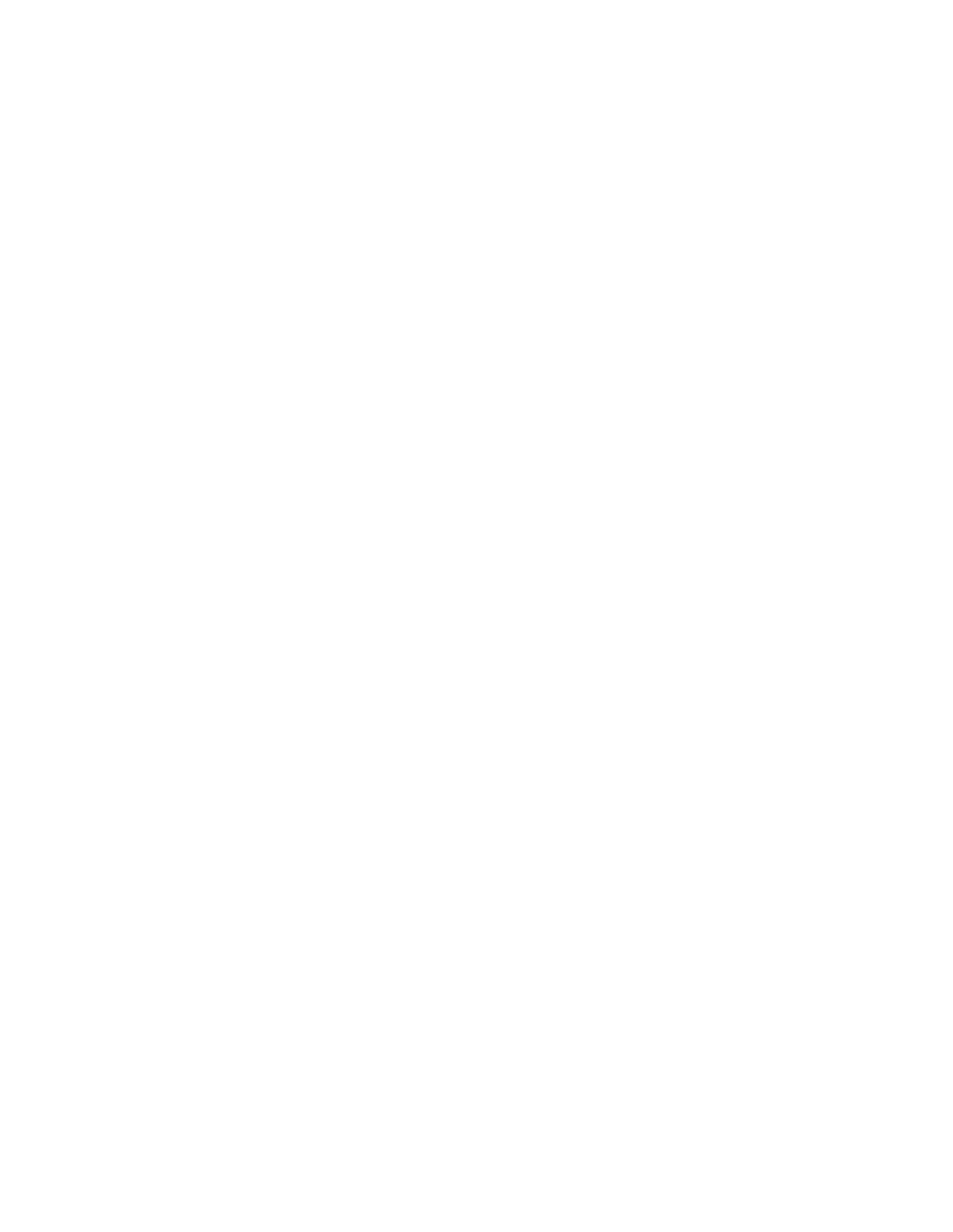# **EXECUTIVE SUMMARY**

<span id="page-4-0"></span>On May 9, 2019, by the *Order Referring to the Canadian International Trade Tribunal, for Inquiry into and Reporting on, the Matter of the Exclusion of Certain Steel Goods from the Order Imposing a Surtax on the Importation of Certain Steel Goods* (*Exclusions Inquiry Order*), the Canadian International Trade Tribunal (the Tribunal) was directed by Her Excellency the Governor in Council, on the recommendation of the Minister of Finance, to conduct an inquiry regarding exclusion requests concerning certain heavy plate and stainless steel wire which are subject to safeguard measures enacted in the *Order Imposing a Surtax on the Importation of Certain Steel Goods*(*Surtax Order*).

The Tribunal was directed to submit to the Governor in Council, within 60 days of the commencement of this inquiry, i.e. by July 15, 2019, a report including the Tribunal's determination, reasons and any recommendations in respect of exclusion requests made concerning the above-mentioned steel goods.

In summary, the Tribunal received requests for exclusions from 12 companies. The Tribunal recommends that the following exclusions be granted: $<sup>1</sup>$ </sup>

- 1. Hot-rolled carbon steel plate produced to the following specifications and grades: ASME SA-516/SA-516M or ASTM A-516/A-516M, normalized, ASME SA-299/SA-299M or ASTM A-299/A-299M, normalized, and ASME SA-537/SA-537M or ASTM A-537/A537M, normalized, in the following dimensions:
	- 2 inches thick, greater than or equal to 97 inches wide and greater than 473 inches long,
	- 2 inches thick, greater than or equal to 121 inches wide and greater than 380 inches long,
	- 2 inches thick, greater than or equal to 150 inches wide and greater than 270 inches long,
	- 2.25 inches thick, greater than or equal to 97 inches wide and greater than 420 inches long,
	- 2.25 inches thick, greater than or equal to 121 inches wide and greater than 330 inches long,
	- 2.25 inches thick, greater than or equal to 151 inches wide and of any length,
	- 2.5 inches thick, greater than or equal to 97 inches wide and greater than 380 inches long,
	- 2.5 inches thick, greater than or equal to 121 inches wide and greater than 300 incheslong,
	- 2.5 inches thick, greater than or equal to 151 inches wide and of any length,
	- 2.75 inches thick, greater than or equal to 97 inches wide and greater than 340 inches long,
	- 2.75 inches thick, greater than or equal to 121 inches wide and of any length,
	- 3 inches thick, greater than or equal to 97 inches wide and greater than 250 inches long,

<sup>1.</sup> As will be discussed later, some of the recommended exclusions respond to more than one request and may not cover all of certain requests.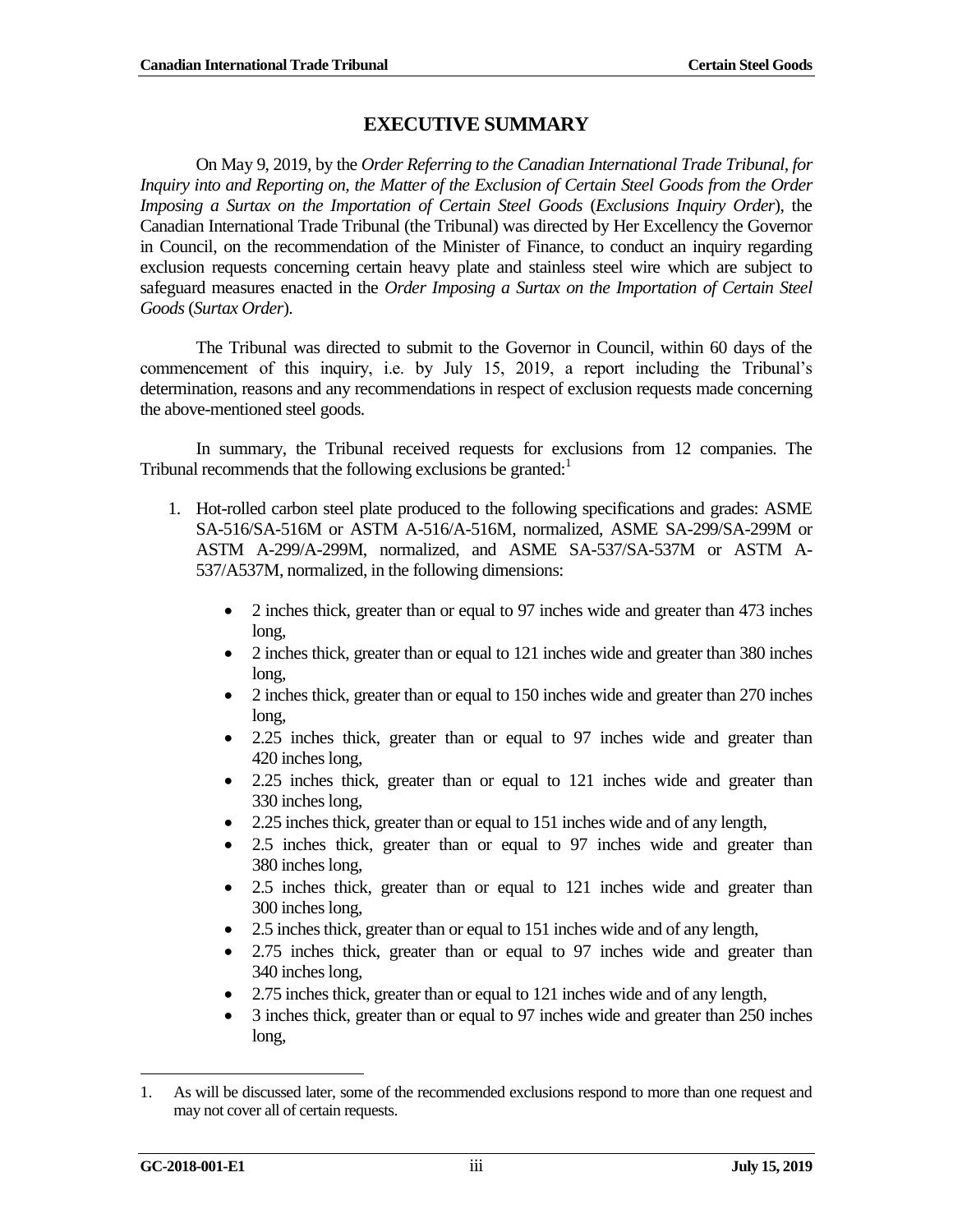- 3 inches thick, greater than or equal to 121 inches wide and of any length,
- 3.25 inches thick, greater than or equal to 97 inches wide and of any length, or
- greater than or equal to 3.5 inches thick of any width and length.
- 2. Hot-rolled carbon steel plate in grade SA/A516-70 normalized in thicknesses greater than or equal to 3.25 inches and widths greater than or equal to 97 inches.
- 3. Hot-rolled carbon steel plate in grade A516-70/SA516-70 normalized (heat treated) with a thickness of greater than 3.28 inches.
- 4. Hot-rolled carbon steel plate manufactured to the following specifications and grades:
	- ASME SA285/SA-285M or ASTM A-285/A-285M,
	- ASME SA-299/SA-299M or ASTM A-299/A-299M,
	- ASME SA515/SA-515M or ASTM A-515/A-515M,
	- ASME SA-516/SA-516M or ASTM A-516/A-516M (including, but not limited to, SA/A516 Grade 70),
	- ASME SA-537/SA-537M or ASTM A-537/A-537M, or
	- ASME SA841/SA-841M or ASTM A-841/A-841M,

which is normalized (heat treated) and/or vacuum degassed (including while molten) with a sulphur content less than 0.005 percent and a phosphorus content less than or equal to 0.017 percent, imported exclusively for use in the manufacture of pressure vessels for the oil and gas sector for use in sour service and hydrogen-induced cracking applications.

- 5. High-strength low-alloy structural steel plate in grade A1066/A1066M, produced by thermo-mechanical controlled process.
- 6. Hot-rolled carbon steel plate for use in the manufacture of oil and gas line pipe (also known as skelp).
- 7. Hot-rolled carbon steel plate in grades API X70 PSL2 or CSA Gr.483 Cat. 2 for use in the manufacture of oil and gas line pipe.
- 8. 439 copper-coated TiCu stainless steel wire in diameters of 0.030 inch to 0.187 inch.

The full list of requests and corresponding recommendations is found in Appendix I to this report.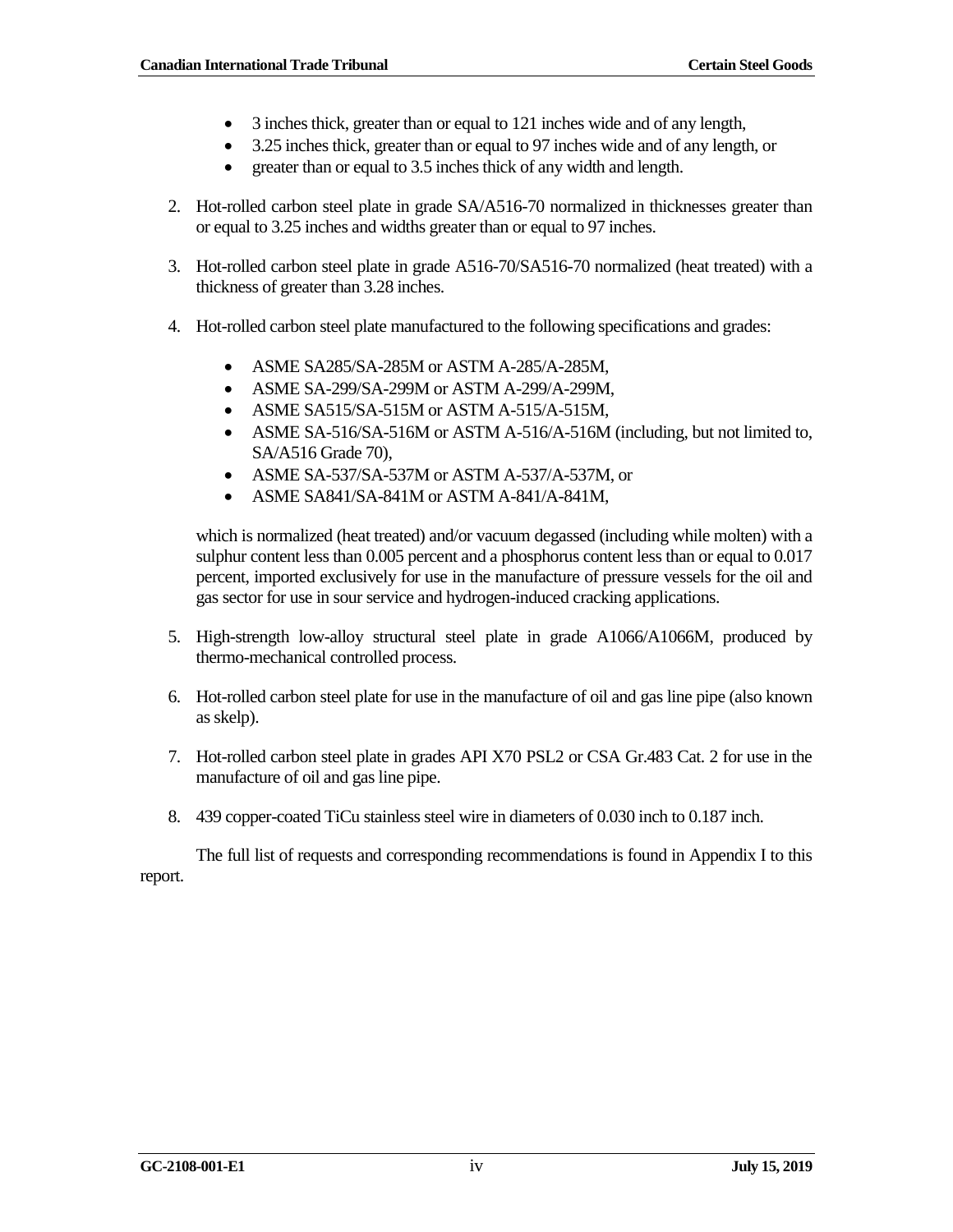# **TABLE OF CONTENTS**

| APPENDIX I-LIST OF EXCLUSION REQUESTS AND RECOMMENDATIONS 27 |  |
|--------------------------------------------------------------|--|
|                                                              |  |
| APPENDIX III – ADMINISTRATIVE TRIBUNALS SUPPORT SERVICE OF   |  |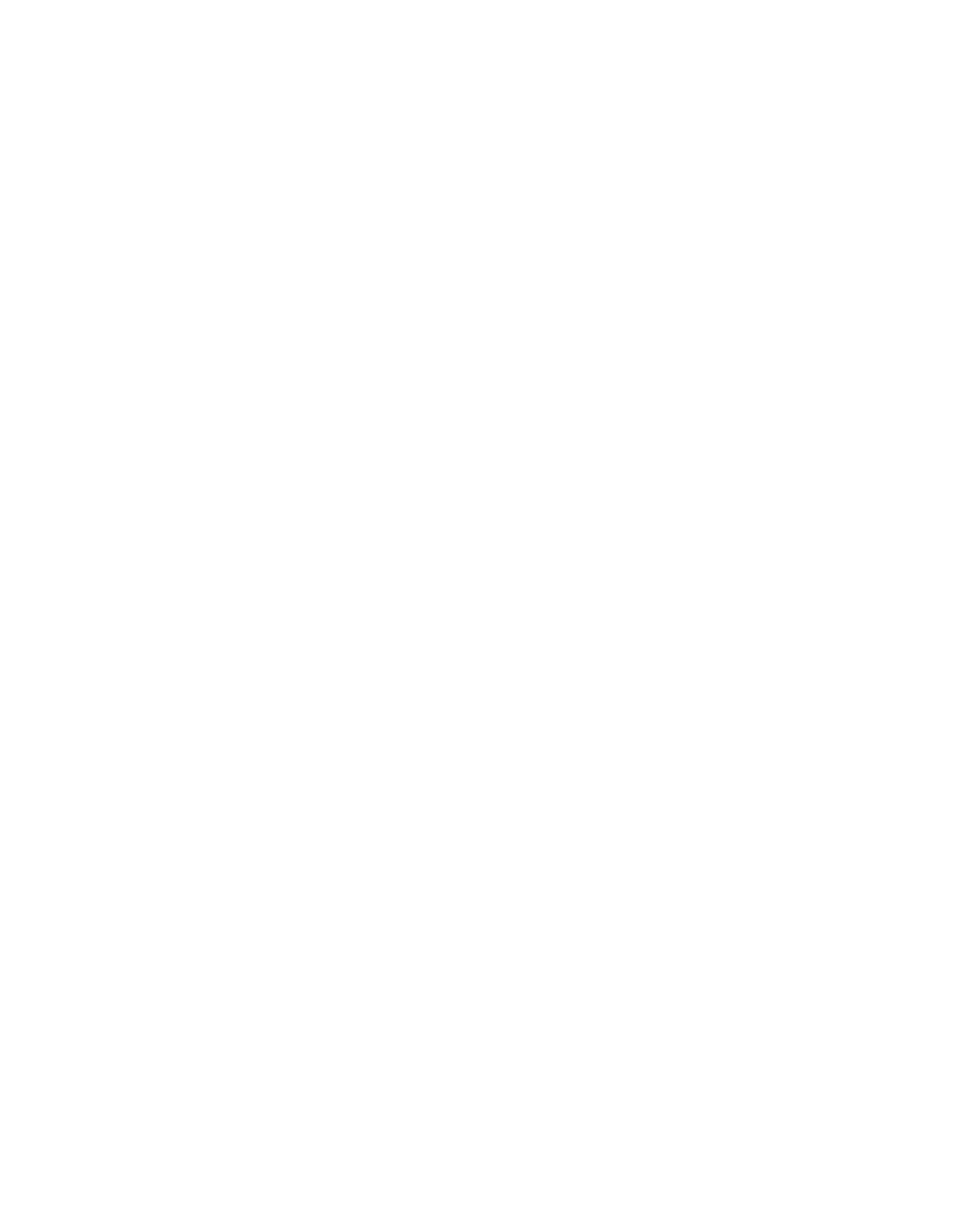# **PART I**

# **INTRODUCTION**

<span id="page-8-0"></span>1. On October 10, 2018, the Governor in Council adopted the *Surtax Order*, thereby imposing a temporary surtax on the importation of certain classes of steel products that were alleged to have been imported into Canada in increased quantities and to have caused or threatened to cause serious injury to domestic producers of like or directly competitive goods.

2. On the same day, the Tribunal was directed by the *Order Referring to the Canadian International Trade Tribunal, for Inquiry into and Reporting on, the Matter of the Importation of Certain Steel Goods*, P.C. 2018-1275 (*Safeguard Inquiry Order*), to conduct a safeguard inquiry concerning the importation into Canada of certain steel goods subject to the *Surtax Order*. The classes of goods subject to the inquiry were: (1) heavy plate, (2) concrete reinforcing bar, (3) energy tubular products; (4) hot-rolled sheet, (5) pre-painted steel, (6) stainless steel wire, and (7) wire rod.

3. On April 3, 2019, the Tribunal published its report in response to the *Safeguard Inquiry Order*. The Tribunal's determinations and recommendations were as follows:

- Heavy plate from the subject countries (other than goods originating in Korea, Panama, Peru, Colombia and Honduras) was being imported in such increased quantities and under such conditions as to be a principal cause of a threat of serious injury to the domestic industry. The Tribunal therefore recommended a remedy in the form of a tariff rate quota (TRQ) on imports of heavy plate from subject countries, other than goods originating in Korea, Panama, Peru, Colombia, Honduras, or countries whose goods are eligible for *General Preferential Tariff* (GPT) treatment.
- Stainless steel wire imported from the subject countries (other than goods originating in Korea, Panama, Peru, Colombia and Honduras) was being imported in such increased quantities and under such conditions as to be a principal cause of a threat of serious injury to the domestic industry. Therefore, the Tribunal recommended a remedy in the form of a TRQ on imports of stainless steel wire from subject countries, other than goods originating in Korea, Panama, Peru, Colombia, Honduras, or countries whose goods are eligible for GPT treatment.
- The Tribunal did not recommend remedies with respect to the other five classes of goods.

4. On May 9, 2019, the Governor in Council, on the recommendation of the Minister of Finance, adopted the *Order Amending the Order Imposing a Surtax on the Importation of Certain Steel Goods (Final Safeguards)* (*Order amending the Surtax Order*), thereby implementing the recommendations of the Tribunal to impose final safeguard measures with respect to heavy plate and stainless steel wire. 2

<sup>2.</sup> The provisional measures regarding the other classes of goods expired on April 29, 2019.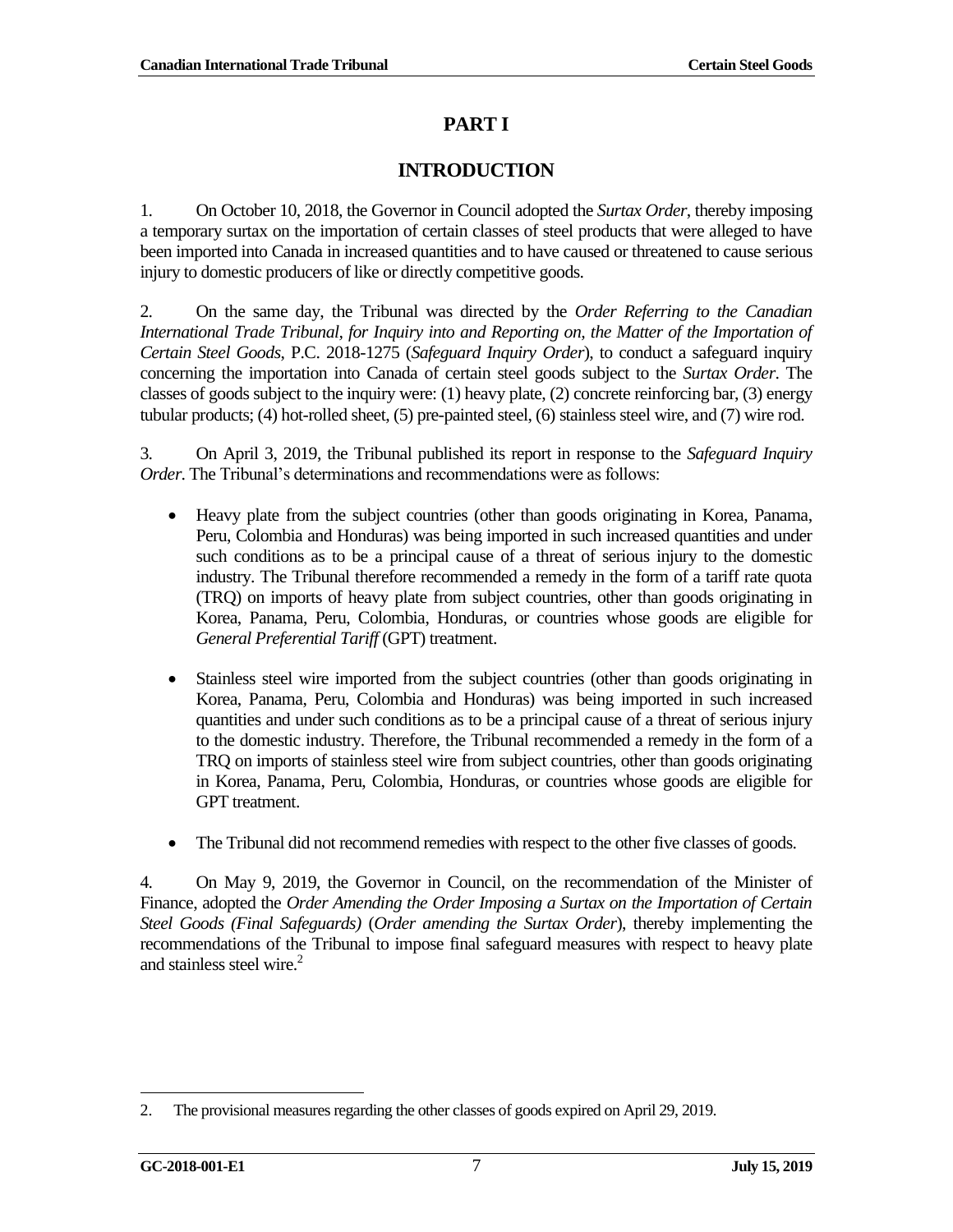5. Also on May 9, 2019, the Tribunal was directed under the terms of the *Exclusions Inquiry*  Order to conduct an inquiry regarding exclusion requests<sup>3</sup> concerning heavy plate and stainless steel wire products which are subject to the *Surtax Order*. Subject countries are all countries except the United States, Mexico, Chile, Israel, Korea, Colombia, Honduras, Panama, Peru and all countries benefitting from the GPT (as listed in Appendix B to the Notice of Commencement of Exclusions Inquiry) $^{\overline{4}}$ .

6. The present report of the Tribunal is in response to the *ExclusionsInquiry Order*.

 3. The *Safeguard Inquiry Order* had expressly indicated that heavy plate and stainless steel wire each constituted a single class of goods and specifically instructed the Tribunal not to hear any motion to exclude any good from a class of goods or that would otherwise limit the scope of the inquiry, determination or recommendations.

<sup>4.</sup> [http://www.citt-tcce.gc.ca/en/node/8574.](http://www.citt-tcce.gc.ca/en/node/8574) The Tribunal received correspondence from the Government of Costa Rica regarding their status as a developing country for the purposes of administering the TRQs. The Tribunal is of the view that such matters are not within its jurisdiction, as set out in the *Exclusions Inquiry Order*.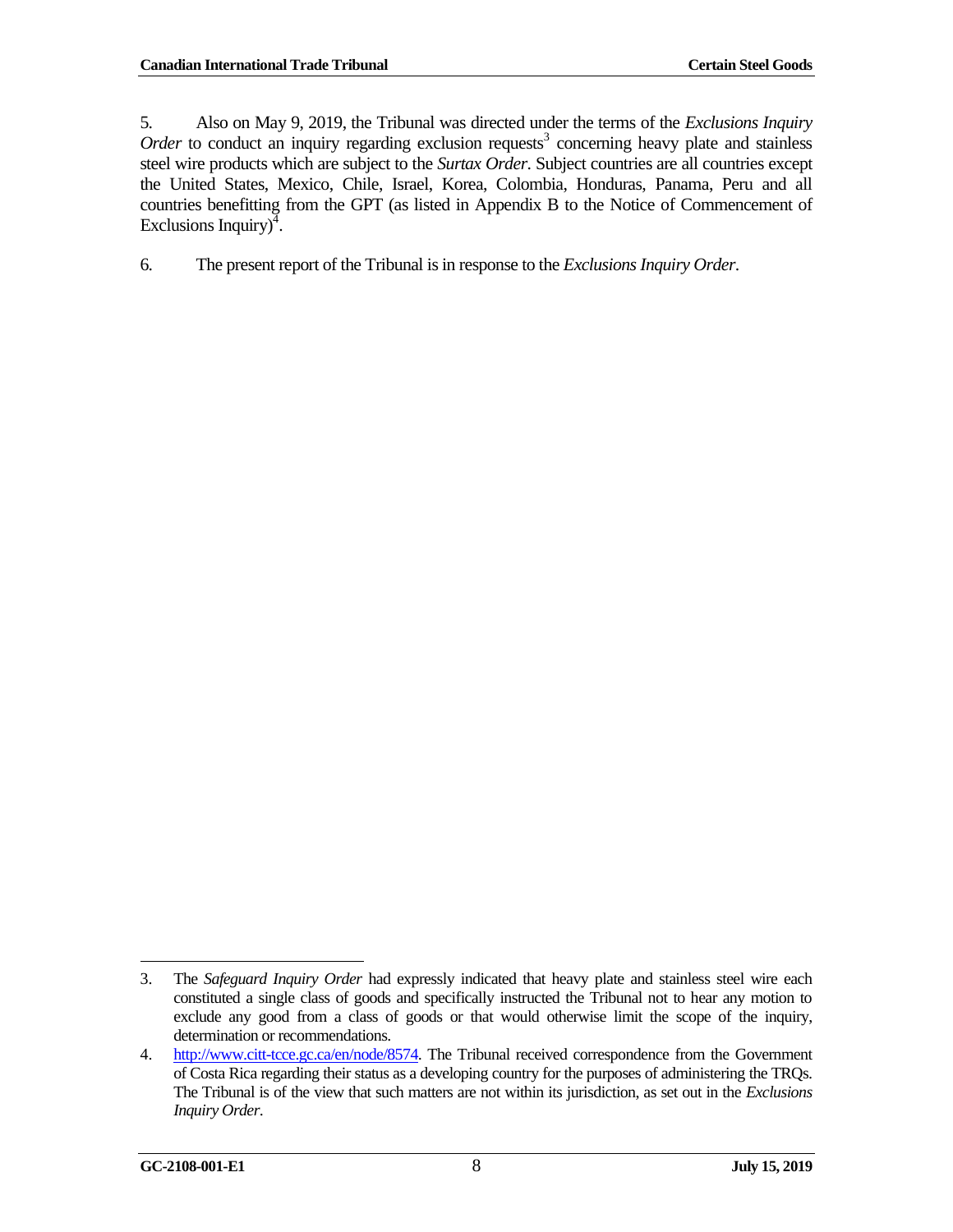# **LEGAL FRAMEWORK**

<span id="page-10-0"></span>7. The purpose of this inquiry is to determine whether certain heavy plate and stainless steel wire products for which exclusion requests were submitted should be excluded from the safeguard measures imposed by the *Surtax Order*.

8. Section 4 of the *Exclusions Inquiry Order* states that if "the Tribunal determines that there is no domestic source of supply *for the goods* to which a request referred to in paragraph (a) applies, or no firm and commercially viable plan to produce those goods domestically, the Tribunal must recommend that those goods be excluded from the [*Surtax Order*]" [emphasis added]*.*

9. Therefore, if the Tribunal determines that there is no domestic source of supply or firm and commercially viable plan to produce such goods domestically, the Tribunal will, in accordance with the direction provided in the *Exclusions Inquiry Order*, recommend the exclusion of the goods from the application of safeguard measures.

10. In considering any exclusion request made in the context of the present inquiry, the Tribunal must first determine what are the "goods" which could be considered to constitute a domestic source of supply as per the terms of the *Exclusions Inquiry Order*. In the Tribunal's view, this term must be interpreted in the context of the proceedings which gave rise to the *Exclusions Inquiry Order*.

11. Under the *Safeguard Inquiry Order*, the Tribunal was directed to determine whether there was "... serious injury or threat thereof ..." "... in relation to domestic producers of like or directly competitive goods . . . .<sup>55</sup> In that respect, section 3 of the *Canadian International Trade Tribunal Regulations* provides as follows:

### *like or directly competitive goods* means

**(a)** goods that are identical in all respects to the goods that are the subject of a complaint, or

**(b)** in the absence of any identical goods referred to in paragraph (a), goods the uses and other characteristics of which closely resemble those goods that are the subject of a complaint (*marchandises similaires ou directement concurrentes*)

12. Even though the definition of "like or directly competitive goods" applies to complaints made under the *Canadian International Trade Tribunal Act* (*CITT Act*), 6 the Tribunal stated in its 2019 report, *Safeguard Inquiry into the Importation of Certain Steel Goods*, that it also applies to references from the Minister of Finance to the Tribunal made pursuant to paragraph 20(a) of the *CITT Act*. 7

13. In the context of inquiries conducted under the *Special Import Measures Act*, <sup>8</sup> when the Tribunal analyzes whether domestic goods are "like or directly competitive" to subject goods, it typically looks at a number of factors, including the physical characteristics of the goods (such as appearance), their method of manufacture, their market characteristics (such as substitutability,

 $\overline{\phantom{a}}$ 5. *CITT Act*, s. 2(1) "serious injury"; *Agreement on Safeguards*, art. 4.1.

<sup>6.</sup> R.S.C., 1985, c. 47  $(4^{\text{th}}$  Supp.).

<sup>7.</sup> *Certain Steel Goods* (3 April 2019), GC-2018-001 (CITT) at 20; *Certain Steel Goods* (August 2002), GC-2001-001 (CITT) [*Certain Steel Goods* 2002] at 15.

<sup>8.</sup> R.S.C. 1985, c S-15 [*SIMA*].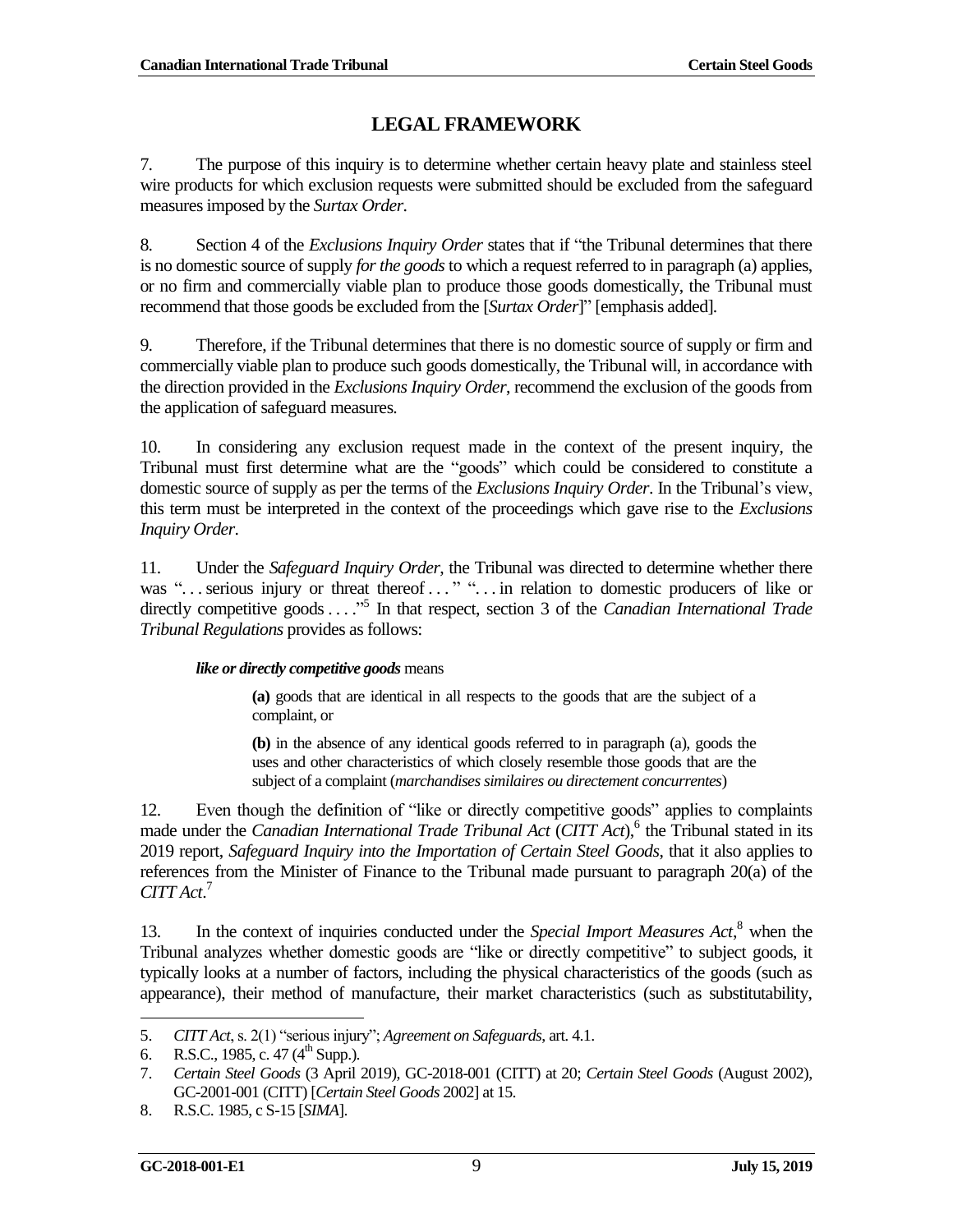pricing and distribution), and the question of whether the goods fulfil the same customer needs. Given that the definition of "like or directly competitive goods" in the *CITT Act* is very similar to that of "like goods" in *SIMA*, the Tribunal applies the same analysis in this inquiry.<sup>9</sup>

14. In light of the above, the Tribunal does not confine the meaning of such "goods" *only* to identical goods produced in Canada. The Tribunal considers that a certain degree of substitutability between the subject goods and the domestic goods could satisfy the standard of "like or directly competitive goods". Provided that "directly competitive goods" are goods that are currently being produced domestically or for which there is a firm and viable plan to produce them domestically, the applicable legal requirement under the *ExclusionsInquiry Order* would be met.

15. Where the domestic industry consents to an exclusion request, the Tribunal takes this to mean that there is no current or imminent domestic source of supply and recommends that the exclusion be granted.

16. Where the domestic industry opposes a request on the basis that like goods are produced in Canada, the Tribunal examines whether identical or similar or directly competitive goods are currently produced in Canada, or are the subject of firm and viable production plans.

17. In terms of context to this inquiry, the Tribunal is cognizant of the fact that the subject goods are fairly traded goods—not dumped or subsidized—and that the applicable threshold for the relevant injury considerations is "serious" (rather than "material") injury. In that sense, there is not a complete parallel between exclusion proceedings in *SIMA* cases and the current inquiry, and each request must be examined on its own facts and within the specific context of this inquiry.

18. The *Exclusions Inquiry Order* contemplates that a domestic source of supply could also include goods that meet the requirement that corresponds to "firm and commercially viable plans to produce those goods domestically". To determine whether specific circumstances meet that requirement, the Tribunal will examine factors such as the following:

- internal corporate approvals, e.g. capital and other commitments;
- production scheduling;
- technical certifications;
- acceptance by customers;
- product testing; and
- marketing efforts.

19. As for the timing of when goods would be produced, the Tribunal likewise examines each request on its own facts and in context of this inquiry. Whether timing considerations such as those applied in the past in a *SIMA* context equally apply in the context of this inquiry will be taken into account.

<sup>9.</sup> *Certain Steel Goods* 2002 at 15.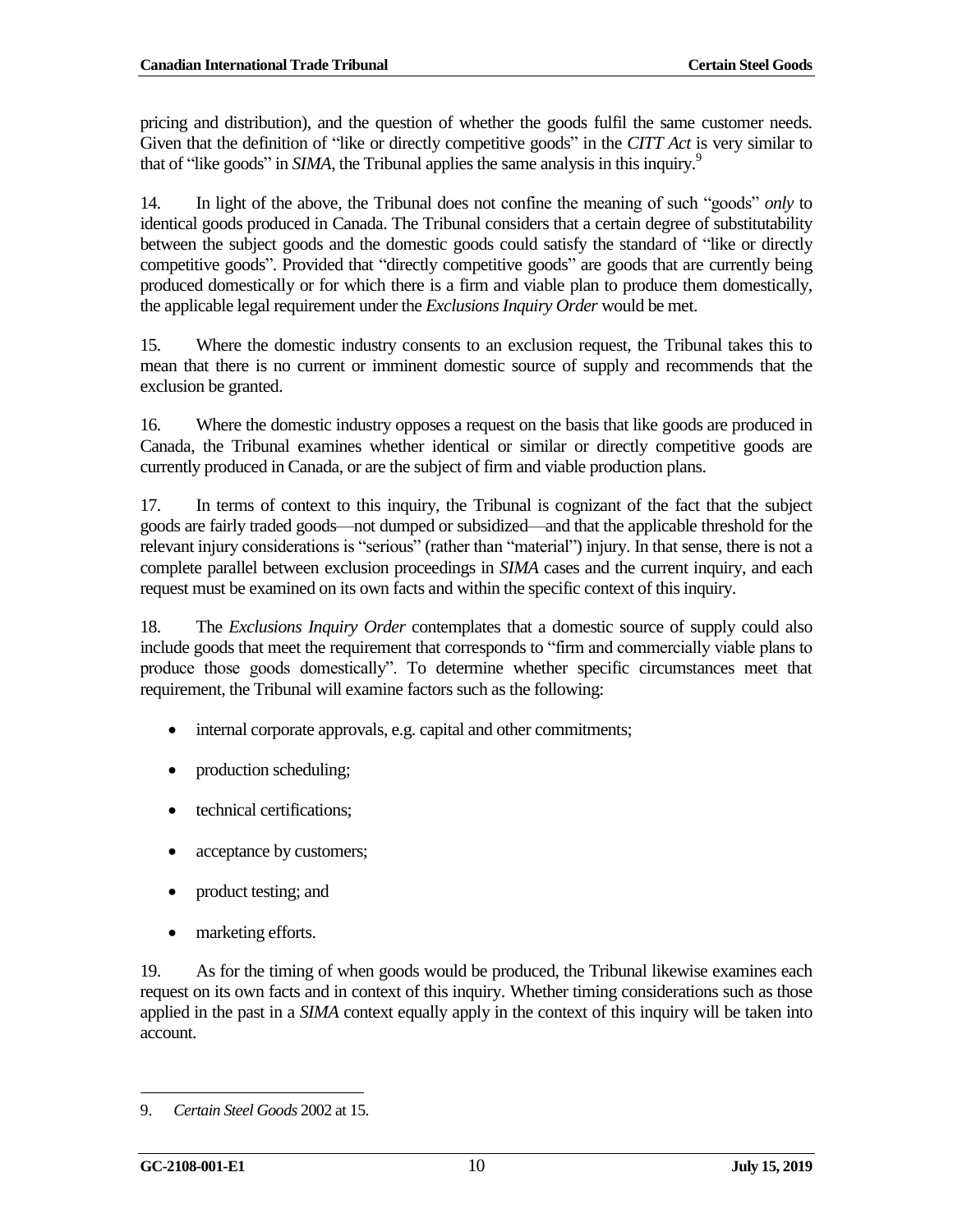20. Pursuant to the provisions of the *Exclusions Inquiry Order*, the Tribunal notes that this exclusion process will be repeated every six months. As such, in circumstances where the Tribunal recommends that an exclusion not be granted because it finds that there are firm and commercially viable plans to produce goods domestically, a requester can resubmit its request on a timely basis if it considers that the domestic industry has not fulfilled those plans.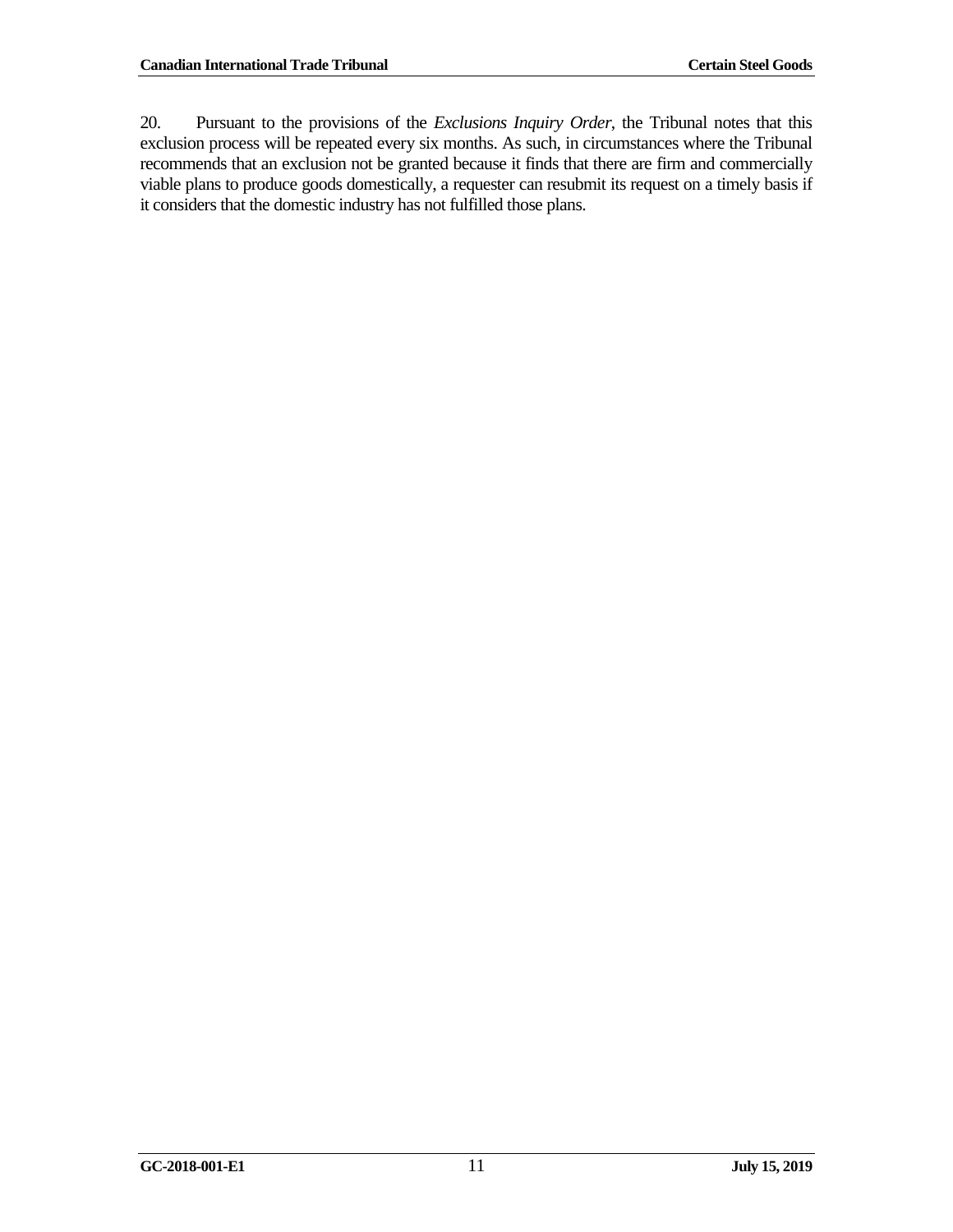# **PART II**

# **EXCLUSION REQUESTS AND RECOMMENDATIONS**

<span id="page-13-0"></span>21. The Tribunal received requests for exclusions from 12 companies in this inquiry. The requests regarding exclusions for specific products within the classes of heavy plate and stainless steel wire are listed in Appendix I and briefly discussed below.

#### <span id="page-13-1"></span>**Heavy Plate**

22. The *Surtax Order* defined "heavy plate" as follows:

Hot-rolled carbon steel plate and high-strength low-alloy steel plate not further manufactured than hot-rolled, heat-treated or not, in widths from 80 inches  $(\pm 2,030 \text{ mm})$  to 152 inches  $(\pm 3,860 \text{ mm})$ , and thicknesses from 0.375 inches  $(\pm 9.525 \text{ mm})$  to 4.0 inches (101.6 mm), with all dimensions being plus or minus allowable tolerances contained in the applicable standards. For greater certainty, these dimensional restrictions apply to steel plate, that contains alloys greater than required by recognized industry standards provided that the steel does not meet recognized industry standards for an alloy-specification steel plate.

The following goods are excluded:

- all plate in coil form; and
- all plate having a rolled, raised figure at regular intervals on the surface (also known as floor plate).

23. Algoma Steel Inc. (Algoma) was the only domestic producer of heavy plate that responded to requests for exclusions.<sup>10</sup>

#### <span id="page-13-2"></span>**Acier Wirth Steel**

24. Acier Wirth Steel (Wirth), an importer and distributor of heavy plate, filed exclusion requests for "CSA G40.21 44W/50W or ASTM A572.50 3-4""<sup>11</sup> (A572.50 request) and "ASTM A516-70 / ASME SA516-70 normalized, 3" to 4" thick"  $(A516-70$  request).<sup>12</sup> The Tribunal recommends that Wirth's A572.50 request be denied and that its A516-70 request be granted in part for the reasons that follow.

25. Wirth submitted that Algoma does not have the capability to produce the plate subject to its exclusion requests.<sup>13</sup> Algoma did not consent to the A572.50 request as it "produces plate to these grades and in these dimensions."<sup>14</sup> Algoma submitted documentation showing that it has produced

 $\overline{\phantom{a}}$ 

<sup>10.</sup> The other domestic producers of heavy plate as identified in the safeguard inquiry, i.e. SSAB Central Inc. and Janco Steel Ltd., did not respond.

<sup>11.</sup> Exhibit GC-2018-001-E1-03.05, Vol. 13 at 2. Wirth described the product as follows: "General Purpose Structural Steel Plates" and "Used for general construction structural applications, bridges, buildings, machine parts, moulds, etc".

<sup>12.</sup> Exhibit GC-2018-001-E1-03.05, Vol. 13 at 6. Wirth described the product as follows: "PVQ Plate, Normalized, with Charpy Impact Test" and "Used for tanks, vessel".

<sup>13.</sup> Exhibit GC-2018-001-E1-03.05, Vol. 13 at 3, 7.

<sup>14.</sup> *Ibid.* at 3; Exhibit GC-2018-001-E1-07.06, Vol. 13 at 4.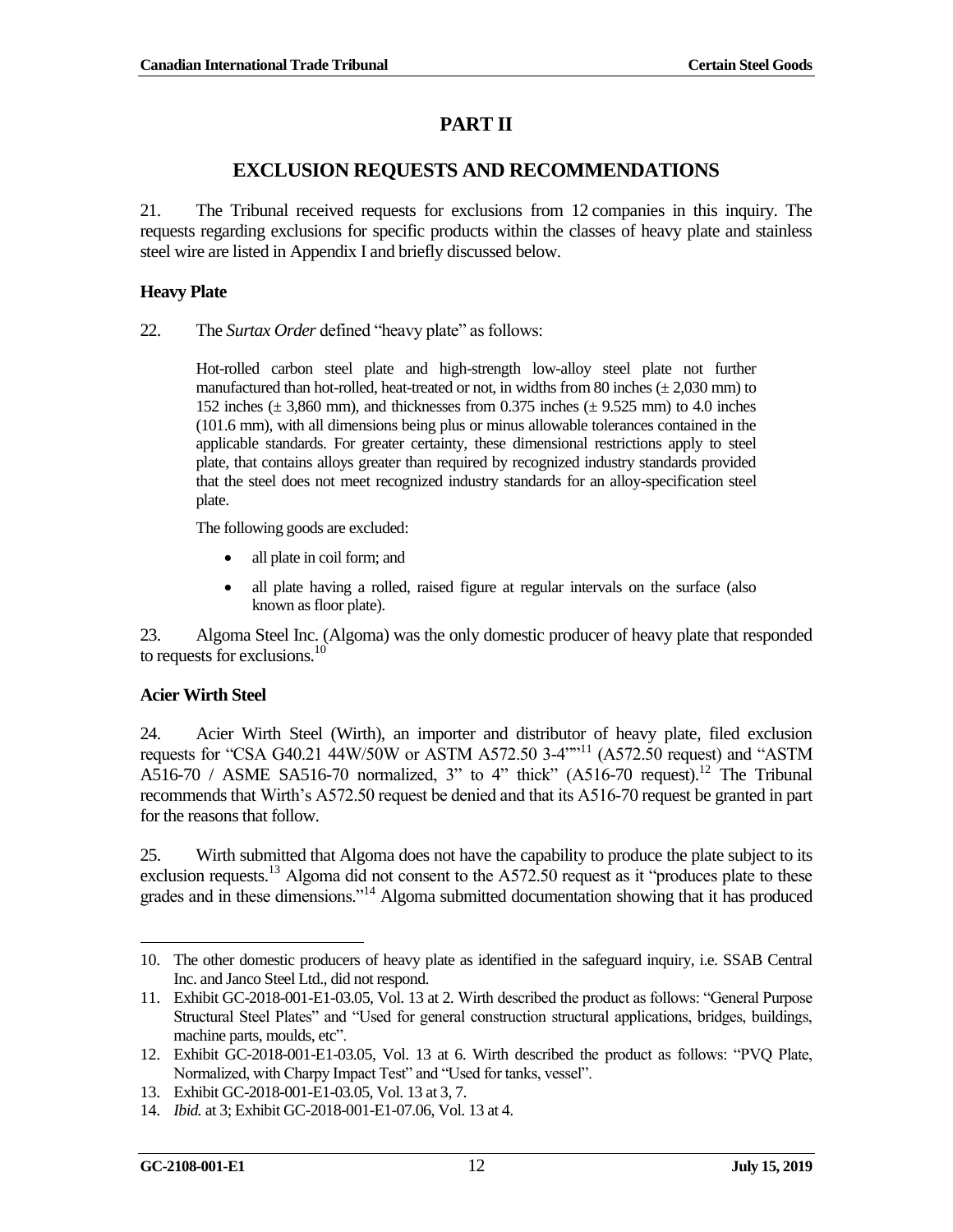and sold both  $44W$  and  $50W$  heavy plate in the 3-4 inch thickness range. <sup>15</sup> In addition, Algoma noted that "Wirth has not sought to establish whether there is a domestic source of supply, and would not purchase from a domestic source in any event."<sup>16</sup> The Tribunal notes that Algoma has provided invoices in the thickness range requested, and finds that Algoma therefore produces and sells A572.50 plate. The Tribunal recommends that Wirth's A572.50 request be denied.

26. Algoma consented to the A516-70 request in thicknesses above 3.28 inches using the following language: "Hot-rolled carbon steel plate in grade A516-70/SA 516-70 normalized (heat treated) with a thickness of greater than 3.28 inches".<sup>17</sup> Algoma submitted that it is capable of producing A516-70 plate up to 3.28 inches thick, and provided an invoice as evidence, as well as a packing list for a purchase of slabs which, at a 3:1 ratio, allows Algoma to roll plate up to 3.28 inches thick.<sup>18</sup> Accordingly, the Tribunal recommends that Wirth's request be granted in part, using the language proposed by Algoma. This request is encompassed in the third exclusion recommended to be granted in the Executive Summary.

### <span id="page-14-0"></span>**Edmonton Steel Plate Ltd.**

#### Exclusions based on sulfur and phosphorus content

27. Edmonton Steel Plate Ltd. (ESPL), an importer, purchaser and end user of heavy plate, filed exclusion requests for the following:  $19$ 

. . . .hot-rolled steel plate manufactured to the following specifications and grades that is vacuum degassed and having a material chemistry that includes a sulfur content of less than or equal to 0.003% and/or a phosphorous content of less than or equal to 0.012%:

- ASME SA-516/SA-516M or ASTM A-516/A-516M,
- ASME SA-299/SA-299M or ASTM A-299/A-299M, and
- ASME SA-537/SA-537M or ASTM A-537/A-537M.

28. The Tribunal recommends that the request be granted in part for the reasons that follow.

29. ESPL submitted that Algoma does not produce this type of heavy plate in Canada, nor does it produce substitutable products or have firm and commercially viable plans to produce such heavy plate or substitutable products.<sup>20</sup> ESPL submitted that it has made multiple attempts to purchase such products from Algoma, but that Algoma has declined or offered alternative products of

 15. Exhibit GC-2018-001-E1-07.06, Vol. 13 at 4; Exhibit GC-2018-001-E1-08.06 (protected), Vol. 14 at 7-35. The Tribunal notes that not all the invoices submitted by Algoma appear to be for heavy plate as it is defined in this inquiry.

<sup>16.</sup> Exhibit GC-2018-001-E1-07.01, Vol. 13 at 8.

<sup>17.</sup> Exhibit GC-2018-001-E1-03.05, Vol. 13 at 7; Exhibit GC-2018-001-E1-07.06, Vol. 13 at 10.

<sup>18.</sup> Exhibit GC-2018-001-E1-07.06, Vol. 13 at 10; Exhibit GC-2018-001-E1-08.06 (protected), Vol. 14 at 45-51. Algoma submitted that the specification of A516-70 Plate states that "[t]he ratio of reduction of thickness from a strand-cast slab to plate shall be at least 3:0:1 . . .". See Exhibit GC-2018-001-E1-08.06 (protected), Vol. 14 at 43-44.

<sup>19.</sup> Exhibit GC-2018-001-E1-03.02, Vol. 13 at 5.

<sup>20.</sup> *Ibid.* at 3, 5, 7.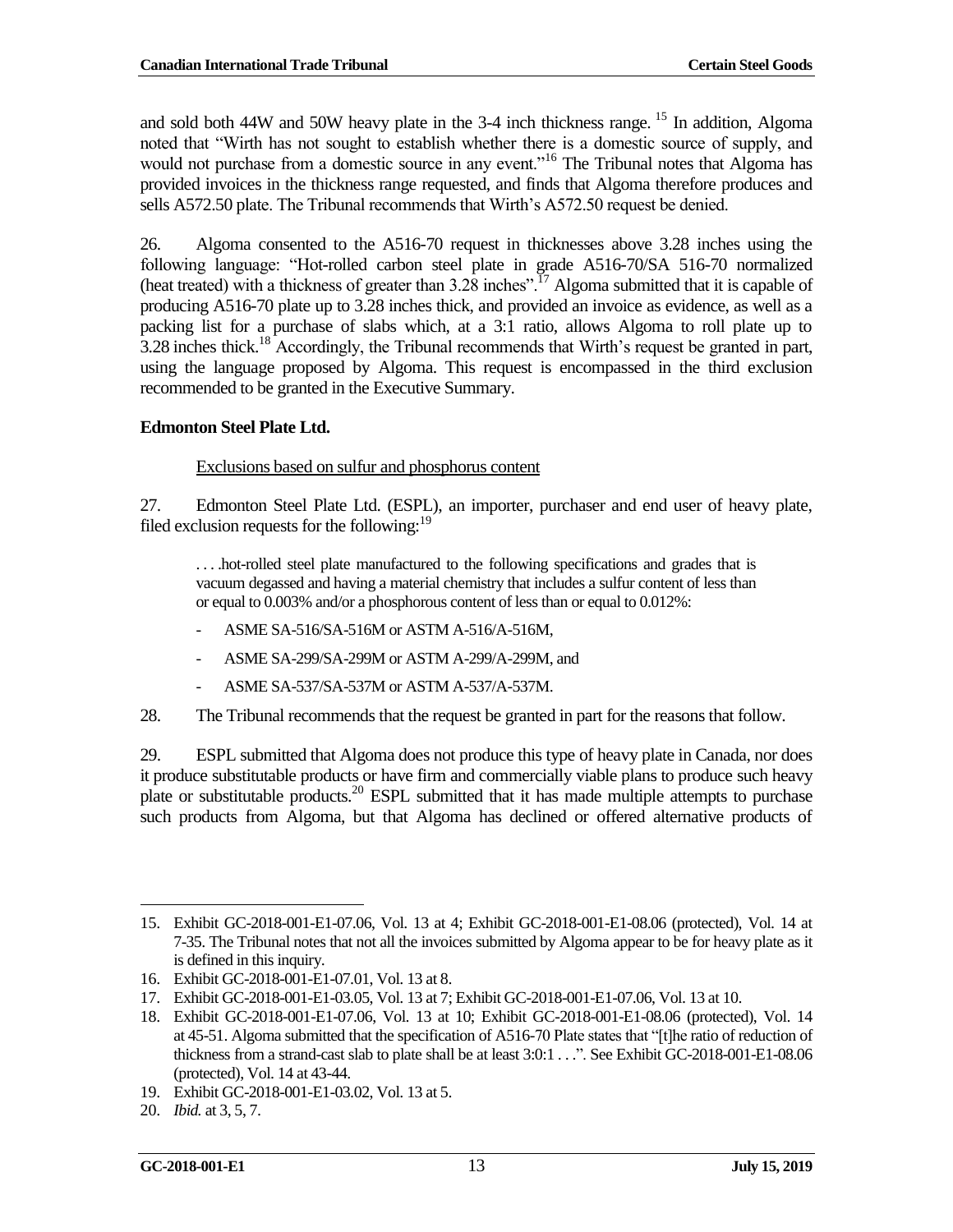unacceptable chemistry.<sup>21</sup> ESPL submitted that in March 2019, it requested "pricing for plate with sulfur ("S") <= 0.002% and phosphorus ("P") <= 0.012% and Algoma could only offer a maximum S of 0.005% and a maximum P of 0.020%."<sup>22</sup> ESPL submitted that the restrictions on sulfur and phosphorus content are based on the requirements of its customers for operational safety.<sup>23</sup>

30. Algoma submitted that the most common pressure vessel quality (PVQ) specification is ASTM A516-70/ASME SA516, but that it is capable of producing or has produced in the past other grades, such as A299 and A537.<sup>24</sup> Although it has not received orders for all grades, Algoma stated that it is capable of providing them if requested.<sup>25</sup>

31. Algoma also submitted that it regularly achieves lower sulphur and phosphorus content than the levels in ESPL's request, but that it currently cannot consistently guarantee sufficiently low levels of these elements to routinely fill orders for such products. According to Algoma, PVQ with maximum sulfur and phosphorus levels below those which Algoma presently guarantees are only necessary in sour service and hydrogen-induced cracking applications.<sup>26</sup> A blanket exclusion covering the chemistries in ESPL's request would threaten to displace Algoma's production of PVQ, a key product segment for the company. Therefore, Algoma consented to this exclusion request on the condition that the following end-use provision be attached: "For use in sour service and hydrogen-induced cracking applications".<sup>27</sup>

32. In its reply to the Tribunal's letter of June  $27$ ,  $2019$ ,  $28$  Algoma clarified that its "consent [was] predicated on the satisfaction of both chemistry requirements.<sup>329</sup> In addition, it proposed the following wording for the end-use provision: "[I]mported exclusively for use in the manufacture of pressure vessels for the oil and gas sector for use in sour service and hydrogen-induced cracking applications".<sup>30</sup>

33. ESPL initially opposed Algoma's request for any end-use restriction, stating that Algoma had provided no evidence that the plate imported by ESPL has or will be used in applications where the restricted chemistry is not required. ESPL noted that, nonetheless, Algoma is not capable of supplying identical or substitutable products.<sup>31</sup> However, in response to the Tribunal's letter of June 27, 2019, ESPL proposed that, if the Tribunal was to consider the imposition of an end-use restriction, it should consider using the following language: "[I]mported exclusively for the

 21. *Ibid.* at 6. ESPL submitted correspondence with Algoma showing that Algoma either declined to offer the requested product or offered alternative products. See Exhibit GC-2018-001-E1-04.02 (protected), Vol. 14 at 21-29.

<sup>22.</sup> Exhibit GC-2018-001-E1-03.02, Vol. 13 at 6; Exhibit GC-2018-001-E1-04.02 (protected), Vol. 14 at 18.

<sup>23.</sup> Exhibit GC-2018-001-E1-03.02, Vol 13 at 7-9, 22-25; Exhibit GC-2018-001-E1-04.02 (protected), Vol. 14 at 8-10.

<sup>24.</sup> Exhibit GC-2018-001-E1-07.03, Vol. 13 at 4, 9; Exhibit GC-2018-001-E1-08.03 (protected), Vol. 14 at 8-16.

<sup>25.</sup> Exhibit GC-2018-001-E1-07.03, Vol. 13 at 4.

<sup>26.</sup> Exhibit GC-2018-001-E1-07.01A, Vol. 13 at 4-6; Exhibit GC-2018-001-E1-07.03, Vol. 13 at 4.

<sup>27.</sup> Exhibit GC-2018-001-E1-07.01A, Vol. 13 at 6; Exhibit GC-2018-001-E1-07.03, Vol. 13 at 4.

<sup>28.</sup> Exhibit GC-2018-001-E1-19, Vol. 1. The Tribunal sent a letter to Algoma to propose a revised end-use restriction, should the Tribunal agree to apply one, and to seek clarification on which exclusion requests would be covered by the text of the exclusion. Requesters were invited to make submissions as well.

<sup>29.</sup> Exhibit GC-2018-001-E1-20, Vol. 1 at 2.

<sup>30.</sup> *Ibid.* at 2.

<sup>31.</sup> Exhibit GC-2018-001-E1-12.01, Vol. 13 at 2.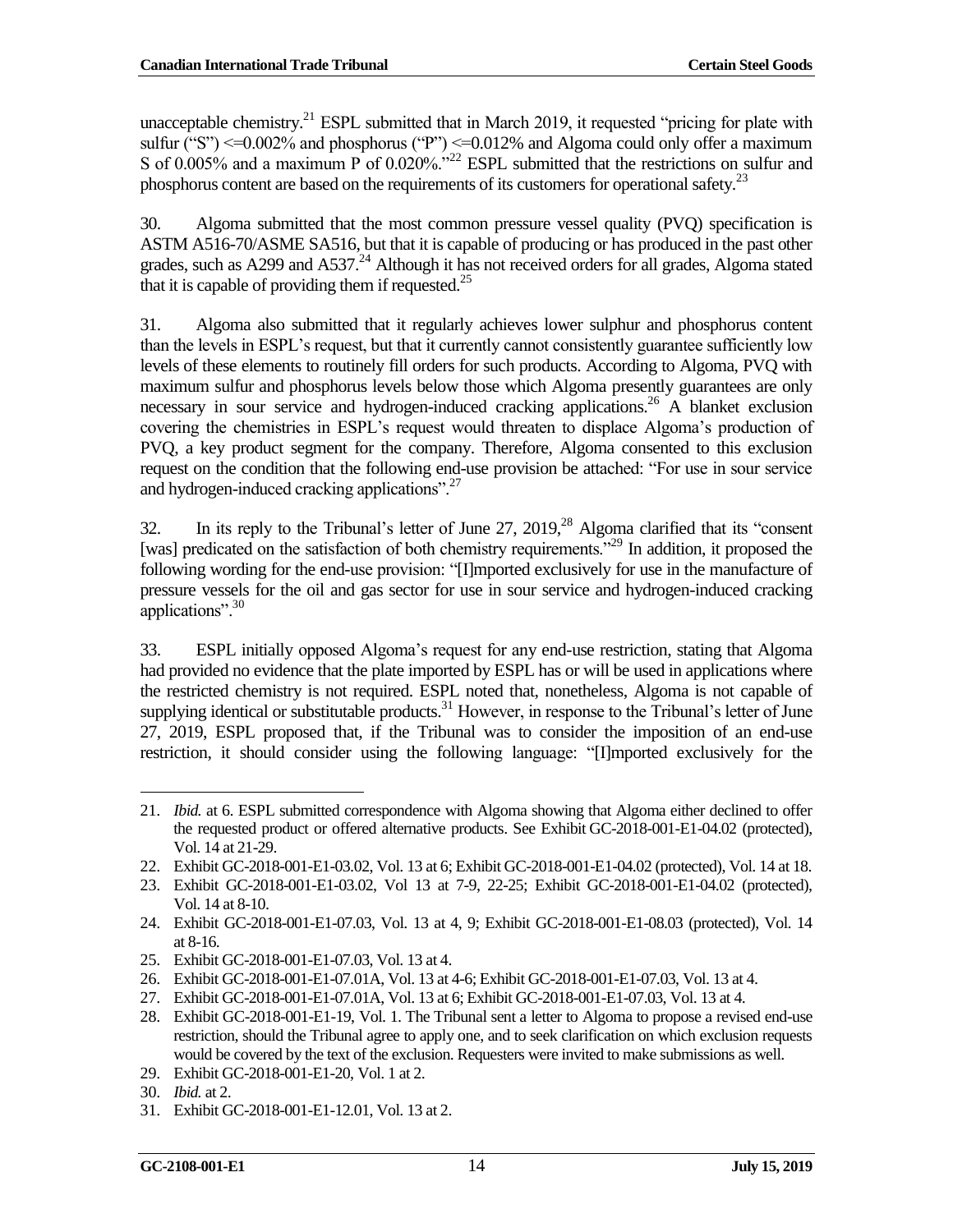manufacture of pressure vessels or pressure vessel components for the oil, gas and petrochemical sectors."

34. The Tribunal notes that exclusions are an exceptional measure. One must remember that the Tribunal has already found that the goods that are the subject of this exclusion request are part of a class of goods that threaten to cause serious injury to the domestic producers of like goods. As such, the applicants for the exclusion request must convince the Tribunal with sufficient evidence that the goods subject to their request will not contribute to the threat of serious injury. In the absence of convincing evidence to justify a request for exclusion, the Tribunal must err on the side of caution.

35. In the present case, ESPL and the other parties requesting exclusions for PVQ plate have not provided the Tribunal with sufficient evidence that expanding the end-use provision will not threaten serious injury to the domestic industry. In particular, they have not provided sufficient evidence that there are other end-uses that also *mandate* the type of plate being excluded, which Algoma acknowledges it cannot produce. Mr. Reimer, the Steel Plate Manager for ESPL, the party seeking the exclusion in the present instance, stated that "[t]he suggestion that restricted chemistry plates are only required for sour service and hydrogen-induced cracking is false".<sup>32</sup> However, no evidence was provided to support the statement. The only potential element in support of Mr. Reimer's statement is found in its counsel's reply of July 3, 2019 to the Tribunal's letter of June 27, 2019. In that letter, counsel stated that ESPL had obtained confirmation from a client that the goods for which the exclusion is sought could also be used for application in a non-sour environment.<sup>33</sup> Notwithstanding these two statements, the Tribunal is left with no supporting documentation that the end-user in this example can *only* use such restrictive plate and not plate that Algoma can produce.

36. This lack of evidence is in contrast with the evidence provided by ESPL in support of its exclusion request which included sulphur and phosphorus specifications from several of its enduser customers.<sup>34</sup>

37. This leaves the Tribunal no evidence that justifies opening the exclusion beyond the limitation that have been agreed to by Algoma particularly when the two statements referred to above suggest that the importation of the excluded products could result in the displacement of goods that are produced by the domestic industry and that are covered by the safeguard measure. As indicated above, the nature of an exclusion request requires the Tribunal to act with caution and consequently the Tribunal can only in part grant the exclusion requested by ESPL.

38. Therefore, the Tribunal recommends that ESPL's request be granted in part through the fourth exclusion recommended in the Executive Summary.

Exclusions based on specifications and grades

39. ESPL also filed exclusion requests covering a wide range of specific thicknesses, widths, lengths and grades.<sup>35</sup>

 $\overline{\phantom{a}}$ 32. *Ibid.* at 4.

<sup>33.</sup> Exhibit GC-2018-001-E1-22, Vol. 1 at 1.

<sup>34.</sup> Exhibit GC-2018-001-E1-04.02, Vol. 14 at 7 and Attachment 4. The Tribunal cannot provide a detailed description of who are the end-users because of the confidentiality of the information.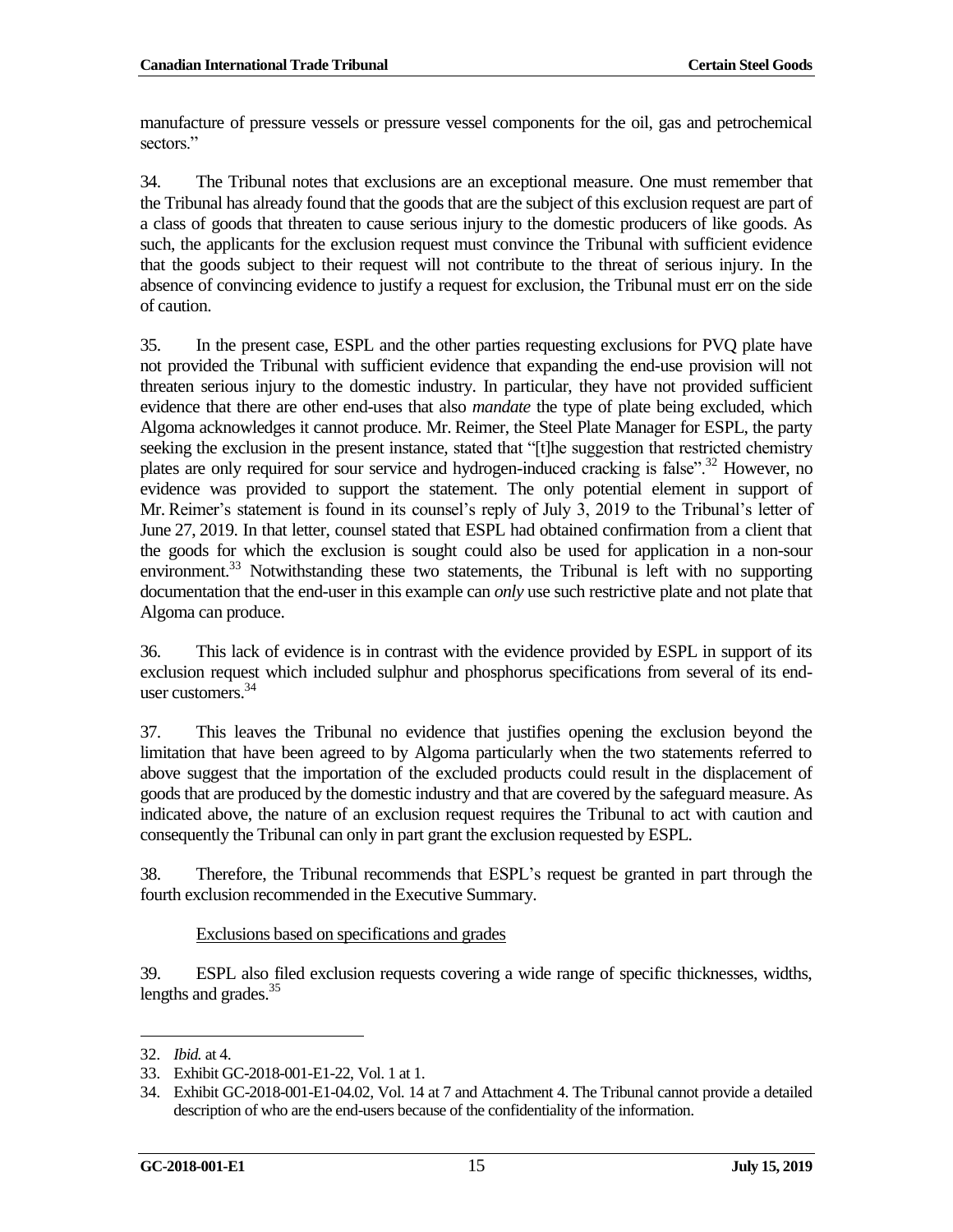40. The Tribunal recommends that ESPL's request be granted in part for the reasons that follow.

41. ESPL submitted that Algoma does not produce and is not able to supply the products for which it requested exclusions. ESPL again submitted that it has attempted to purchase such products from Algoma, where Algoma is only able to offer smaller plate.<sup>36</sup>

42. Algoma consented to the request for all dimensions in thicknesses of 2 inches or higher, and opposed all those under 2 inches.<sup>37</sup> Algoma submitted evidence that it has produced and sold plate meeting ESPL's description in the following dimensions of thickness, width and length, respectively: "1.25"/ $>150$ / $>440$ " and "1.375"/ $>150$ / $>400$ ".<sup>38</sup> Algoma submitted that it is capable of producing the other dimensions but has not received orders. Algoma provided a size chart showing Algoma's 166-inch mill dimensional capabilities, indicating that it can produce the dimensions it opposes.<sup>39</sup>

43. As Algoma has provided invoices that it has sold plate in two of the dimensions requested by ESPL and provided evidence of its capability to produce the other dimensions from 1.25 inches to 1.75 inches in thickness, the Tribunal recommends that this request be granted solely for the dimensions listed in thicknesses of 2 inches or greater, and denied for all those below 2 inches. This request appears as the first exclusion recommended in the Executive Summary.

#### <span id="page-17-0"></span>**Hanwa Canada Corporation and Nippon Steel Corporation**

44. Hanwa Canada Corporation (Hanwa), an importer and distributor of heavy plate, and Nippon Steel Corporation (Nippon), an exporter and foreign producer of heavy plate, filed identical exclusion requests for the following:

Hot-rolled carbon steel plate manufactured to: ASME SA516/SA-516M or ASTM A-516/A-516M, ASME SA285/SA-285M or ASTM A-285/A285M, ASME SA299/SA-299M or ASTM A-299/A-299M, ASME SA537/SA-537M or ASTM A-537/A-537M, ASME SA515/SA-515M or ASTM A-515/A-515M, ASME SA841/SA-841M or ASTM A-841/A-841M, which is normalized, vacuum degassed while molten and has a Sulphur content of equal to or less than 0.004% and a Phosphorus content of equal to or less than 0.015%.

45. The Tribunal recommends that the request be granted in part for the reasons that follow.

46. Nippon relied on the evidence of Mr. Reimer, ESPL's witness, in its submissions.<sup>40</sup> Nippon submitted "that Algoma does not, and cannot, produce vacuum degassed PVQ plate containing less

<sup>35.</sup> See Exhibit GC-2018-001-E1-03.02, Vol. 13 at 9-10.

<sup>36.</sup> Exhibit GC-2018-001-E1-03.02, Vol. 13 at 10; Exhibit GC-2018-001-E1-04.02 (protected), Vol. 14 at 21-29, 63. ESPL also submitted a letter from Algoma's CEO, stating that it does not produce certain plate requested by ESPL in its exclusion requests.

<sup>37.</sup> Exhibit GC-2018-001-E1-07.01A, Vol. 13 at 7; Exhibit GC-2018-001-E1-07.03, Vol. 13 at 12.

<sup>38.</sup> Exhibit GC-2018-001-E1-07.01, Vol. 13 at 10; Exhibit GC-2018-001-E1-07.03, Vol. 13 at 12; Exhibit GC-2018-001-E1-08.03 (protected), Vol. 14 at 23-39. Algoma provided invoices dated September 29, 2018 and April 13, 2019.

<sup>39.</sup> Exhibit GC-2018-001-E1-07.01, Vol. 13 at 10; Exhibit GC-2018-001-E1-07.03, Vol. 13 at 12; Exhibit GC-2018-001-E1-08.03 (protected), Vol. 14 at 40.

<sup>40.</sup> Exhibit GC-2018-001-E1-03.03, Vol. 13 at 5.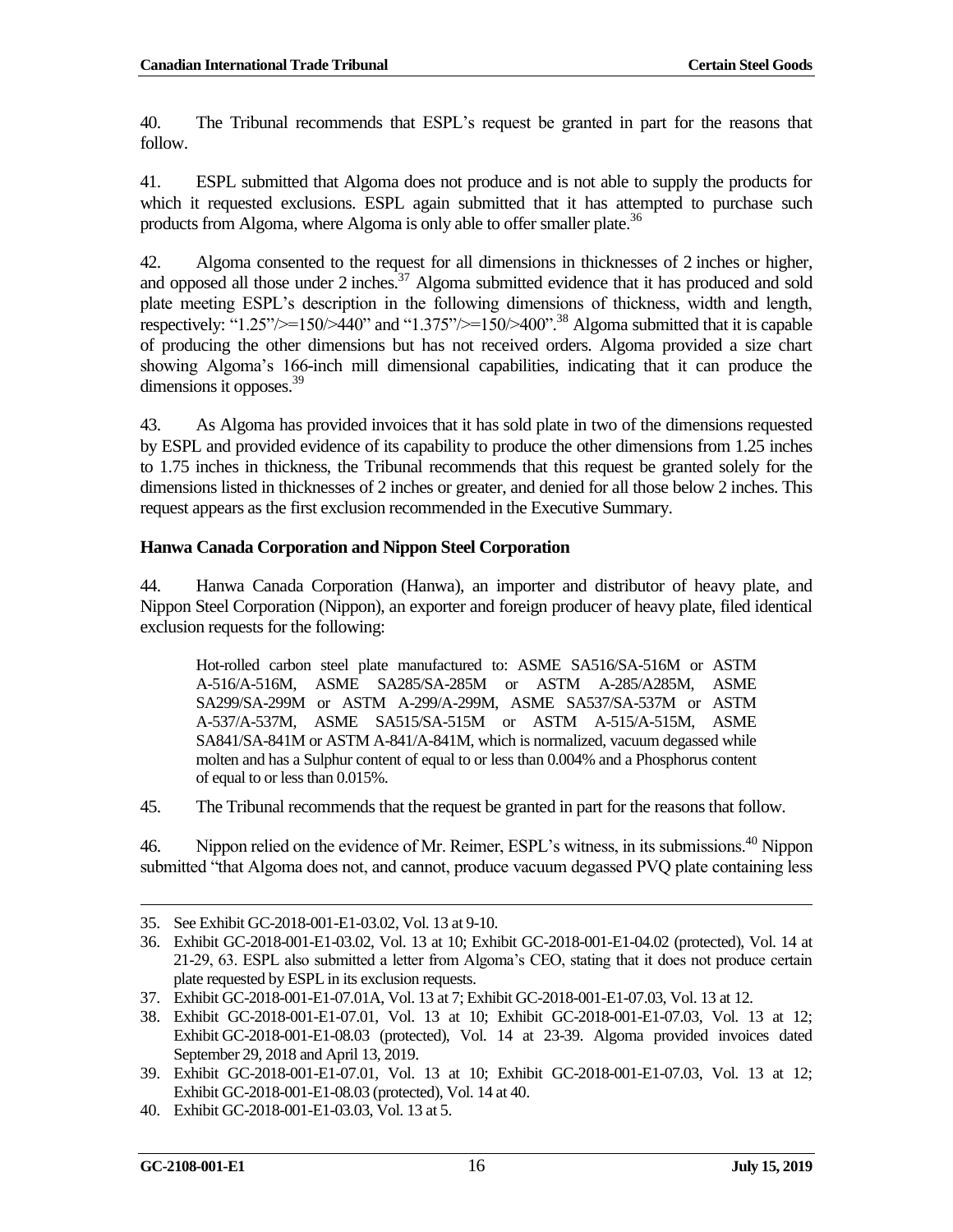than 0.005% Sulphur and less than 0.020% Phosphorus", and that there is no evidence that production of such plate is imminent.<sup>41</sup> Nippon submitted that Algoma does not have vacuum degassing facilities, nor would it be able to build such facilities in a short to medium timeframe.<sup>42</sup>

47. In addition, Nippon submitted that the higher price of low-sulphur, low-phosphorous vacuum-degassed PVQ plate means that it does not compete with non-vacuum degassed PVQ plate of 0.005 percent or greater sulphur content and 0.002 percent or greater phosphorous content.<sup>43</sup> Nippon noted that no evidence was provided to indicate that, if the exclusion were granted, users would substitute higher-priced and more stringent plate for the less expensive and less stringent plate produced by Algoma.<sup>44</sup>

48. Nippon submitted that there are strict regulatory regimes for pressure vessels across Canada and around the world, and that the engineering requirements must be respected.<sup>45</sup> According to Nippon, the domestic industry does not produce any substitutable goods as "[t]he engineering specifications for High Stress Pressure Vessels require Normalized Low-Sulphur, Low-Phosphorus Vacuum-Degassed PVQ Plate."<sup>46</sup>

49. Algoma submitted that, in addition to the plate specified in ESPL's request, it is capable of producing or has in the past actually produced A285, A515 and A841 plate, but consented to the request at the specified sulphur and phosphorous contents on the condition that the end-use provision referred to in ESPL's request above be added.<sup>47</sup>

50. Nippon objected to Algoma's proposal to attach an end use requirement to Nippon's exclusion request. Nippon again relied on ESPL's position on the matter, but also submitted that the request for end use requirements goes beyond the directions in the *Exclusions Inquiry Order*, as it does not require that the Tribunal apply an injury test.<sup>48</sup>

51. As already indicated, the Tribunal does not agree with Nippon's argument that it is not required to consider whether the exclusions it recommends will threaten to cause serious injury to the domestic industry.

52. Since Algoma conditionally consents to the request, and for the reasons stated above in the Tribunal's assessment of ESPL's similar request, the Tribunal recommends that Hanwa's and Nippon's identical requests be granted in part through the fourth exclusion recommended in the Executive Summary.

<sup>41.</sup> *Ibid.* at 5, 6, 12-13.

<sup>42.</sup> *Ibid.* at 9.

<sup>43.</sup> *Ibid.* at 6, 14.

<sup>44.</sup> Exhibit GC-2018-001-E1-12.02, Vol. 13 at 4.

<sup>45.</sup> Exhibit GC-2018-001-E1-03.03, Vol. 13 at 5, 7-8.

<sup>46.</sup> *Ibid.* at 13.

<sup>47.</sup> Exhibit GC-2018-001-E1-07.04, Vol. 13 at 4, 9; Exhibit GC-2018-001-E1-08.04 (protected), Vol. 14 at 4, 12-15; Exhibit GC-2018-001-E1-07.05, Vol. 13 at 4, 9; Exhibit GC-2018-001-E1-08.05 (protected), Vol. 14 at 4, 12-15; Exhibit GC-2018-001-E1-07.01A, Vol. 13 at 5-6; Exhibit GC-2018-001-E1-08.01A (protected), Vol. 14 at 5-6; Exhibit GC-2018-001-E1-20, Vol. 1 at 2.

<sup>48.</sup> Exhibit GC-2018-001-E1-12.02, Vol. 13 at 2.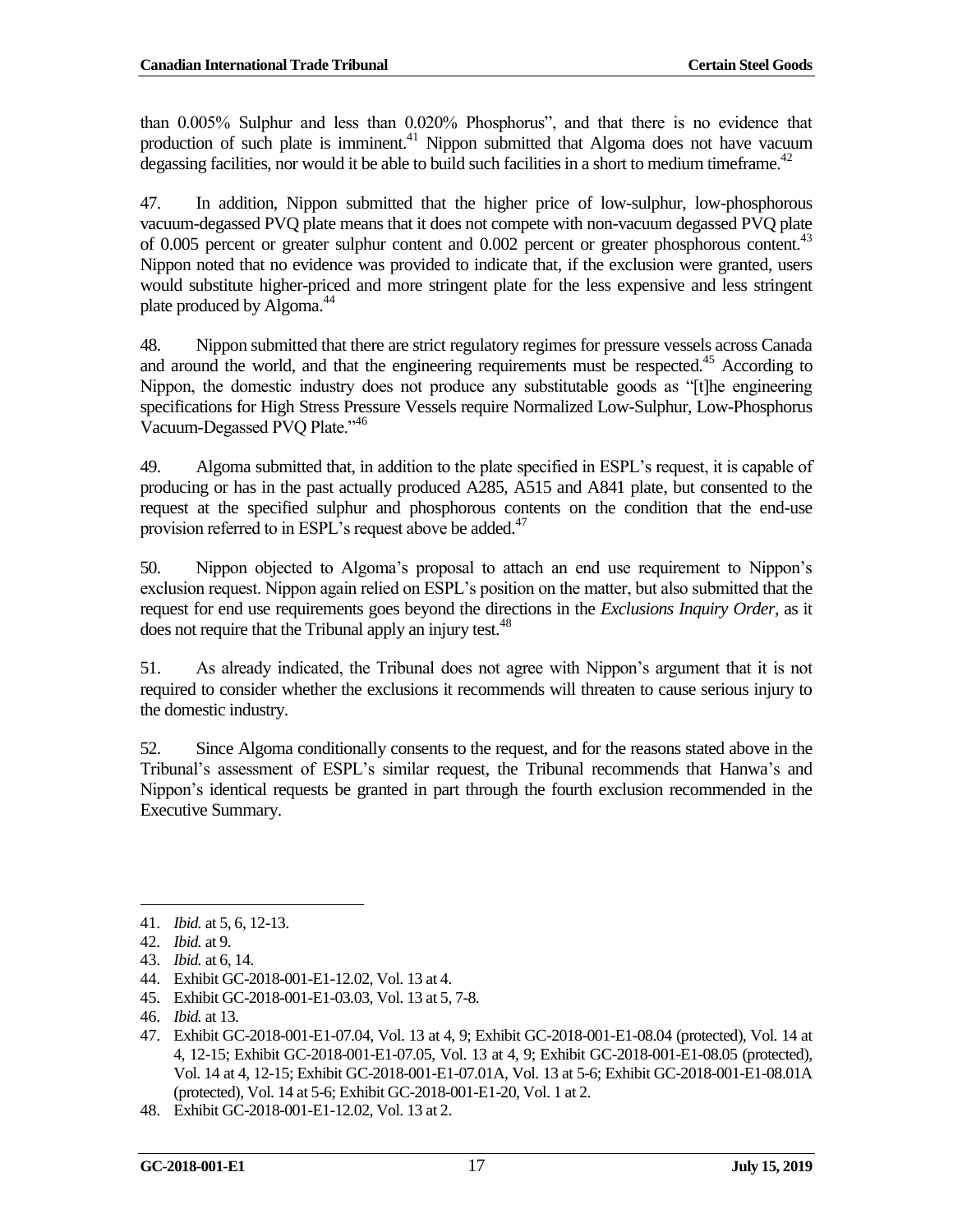### <span id="page-19-0"></span>**Olbert Metal Sales Limited**

53. Olbert Metal Sales Limited (Olbert), an importer and distributor of heavy plate, filed exclusion requests for "A1066 / A1066M High-Strength Low-Alloy Structural Steel Plate Produced by Thermo-Mechanical Controlled Process",<sup>49</sup> (A1066 request) and three individual requests for "SA/A516 Grade 70 Normalized Steel Carbon Plate" (SA/A516 requests) with varying specifications, including one with a specified minimum width and thickness, one with a minimum specified thickness, and one with specified maximum sulphur and phosphorus content.<sup>50</sup> The Tribunal recommends that the A1066 request be granted, that the SA/A516 request based on width and thickness and on thickness alone be granted, and that the SA/A516 request based on sulphur and phosphorus content be granted in part for the reasons that follow.

54. Olbert submitted that A1066 plate cannot be produced by Canadian steel mills.<sup>51</sup> Algoma consented to this exclusion request.<sup>52</sup> The Tribunal therefore recommends that this exclusion request be granted. This request appears as the fifth exclusion listed in the Executive Summary.

55. Olbert also submitted that SA/A516 plate with restricted sulphur and phosphorus requirements and in the requested thickness and width range cannot be produced by Canadian steel mills.<sup>53</sup> With regard to the two SA/A516 requests based on dimensions, Algoma consented to an exclusion of SA/A516 plate on the basis of a cross section of thickness of 3.25 inches *and* width of greater than or equal to 97 inches,<sup>54</sup> and to an exclusion of  $SA/AS16$  plate in thicknesses greater than 3.28 inches.<sup>55</sup> Accordingly, the Tribunal recommends that these exclusions be granted. The former request appears as the second exclusion recommended in the Executive Summary while the latter request is encompassed in the third exclusion recommended.

56. As for Olbert's final SA/A516 request, which was based on maximum sulfur and phosphorus content, for the reasons stated above in the Tribunal's assessment of ESPL's similar request, the Tribunal recommends this request be granted in part through the fourth exclusion recommended in the Executive summary.

### <span id="page-19-1"></span>**Salzgitter Mannesmann International (Canada) Inc.**

57. Salzgitter Mannesmann International (Canada) Inc. (Salzgitter), an importer and distributor of heavy plate, filed seven exclusion requests.<sup>56</sup>

 $\overline{\phantom{a}}$ 49. Exhibit GC-2018-001-E1-03.01, Vol. 13 at 2.

<sup>50.</sup> *Ibid.* at 9, 15, 21.

<sup>51.</sup> *Ibid.* at 3.

<sup>52.</sup> Exhibit GC-2018-001-E1-07.02, Vol. 13 at 4; Exhibit GC-2018-001-E1-07.01A, Vol. 13 at 7. Although Algoma submitted that it is capable of producing this material, it submitted that "at present this limits our productivity in the mill to an extent that we will not regularly produce this material."

<sup>53.</sup> Exhibit GC-2018-001-E1-03.01, Vol. 13 at 10, 16, 22.

<sup>54.</sup> Exhibit GC-2018-001-E1-07.02, Vol. 13 at 18.

<sup>55.</sup> *Ibid.* at 18, 23.

<sup>56.</sup> Exhibit GC-2018-001-E1-03.06, Vol. 13 at 2, 6, 10.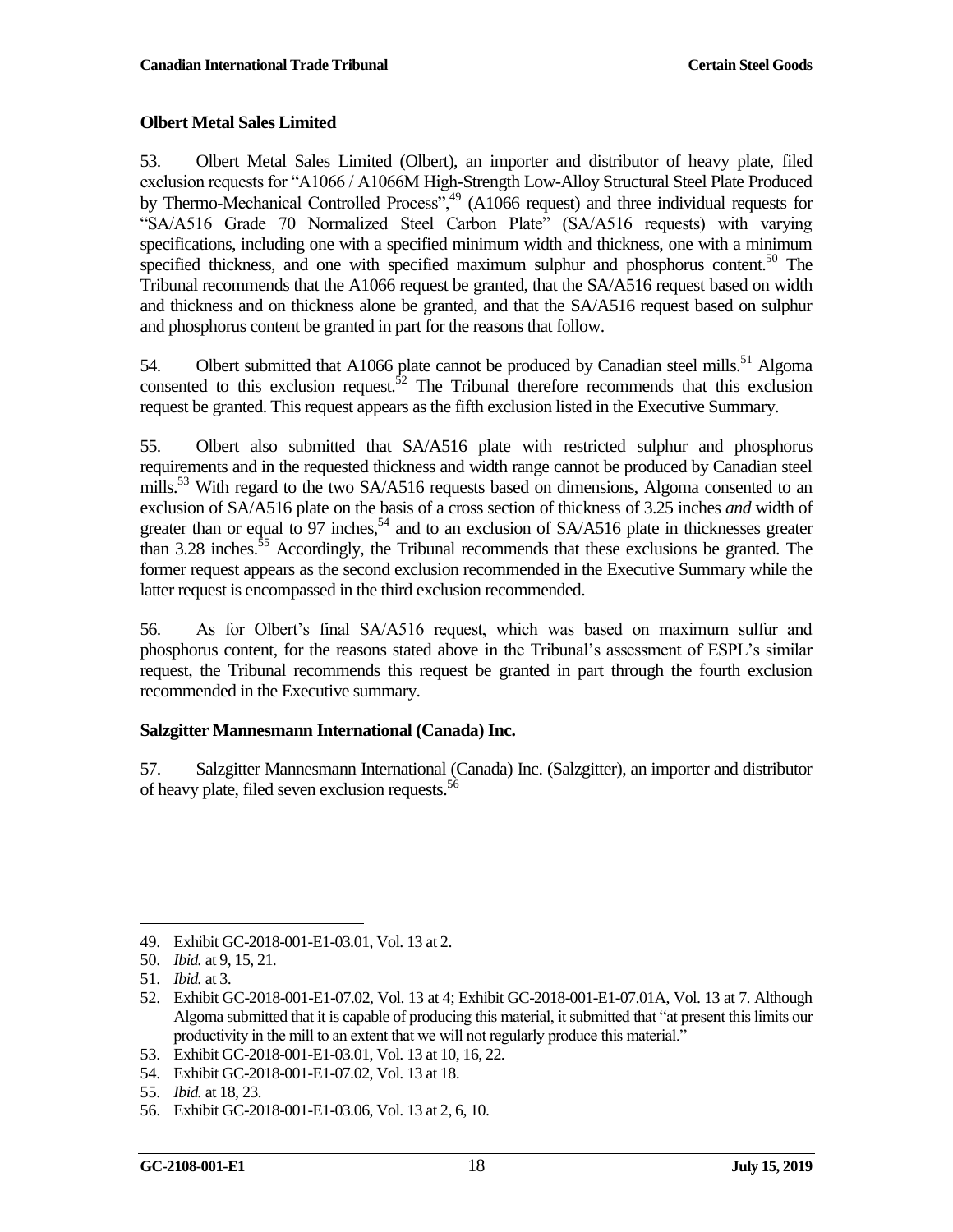#### Exclusions based on dimensions

58. Salzgitter requested exclusions for the following products:

1. Hot-rolled carbon steel plate and high-strength low-alloy plate, made of any steel specification or grade, that is greater than 3.375 inches in thickness, and greater than 72 inches in width.

2. Hot-rolled carbon steel plate in grade A516-70 normalized (heat treated) with a thickness of greater than 3.28 inches.

59. For the reasons that follow, the Tribunal recommends that the first request above be denied and that the second request be granted.

60. Salzgitter submitted that Algoma must reduce slabs on a 3:1 ratio in order to produce this steel, and that it "is not aware that Algoma has adequate and continuing supply of slabs in the correct size."<sup>57</sup> Algoma consented to the second item above, but not to the first. Algoma submitted that it "produces plate up to the top-end thickness of the product definition, in widths greater than 72"." 58

61. As Algoma consented to the second request, the Tribunal recommends that this request be granted. This request is encompassed in the third exclusion recommended in the Executive Summary. As for the first request, as Algoma has provided documentation showing a sale, mill test certificate and an invoice for the product requested, the Tribunal recommends that this request be denied.<sup>59</sup>

Exclusions based on sulphur and phosphorus content and/or manufacturing process

62. Salzgitter requested the following three exclusions involving PVQ plate:

1. Hot-rolled carbon steel plate manufactured to:

ASME SA-516/SA-516M or ASTM A-516/A-516M

ASME SA-285/SA-285M or ASTM A-285/A-285M

ASME SA-299/SA-299M or ASTM A-299/A-299M

ASME SA-537/SA-537M or ASTM A-537/A-537M

ASME SA-515/SA-515M or ASTM A-515/A-515M

ASME SA-841/SA-841M or ASTM A-841/A-841M

which is both vacuum-degassed while molten and has a sulfur content of maximum 0.005 percent and phosphorous content of maximum 0.017 percent.

<sup>57.</sup> *Ibid.* at 3.

<sup>58.</sup> Exhibit GC-2018-001-E1-07.07, Vol. 13 at 3, 4, 8, 9.

<sup>59.</sup> *Ibid.* at 3, 4, 8, 9; Exhibit GC-2018-001-E1-08.07 (protected), Vol. 14 at 12-15.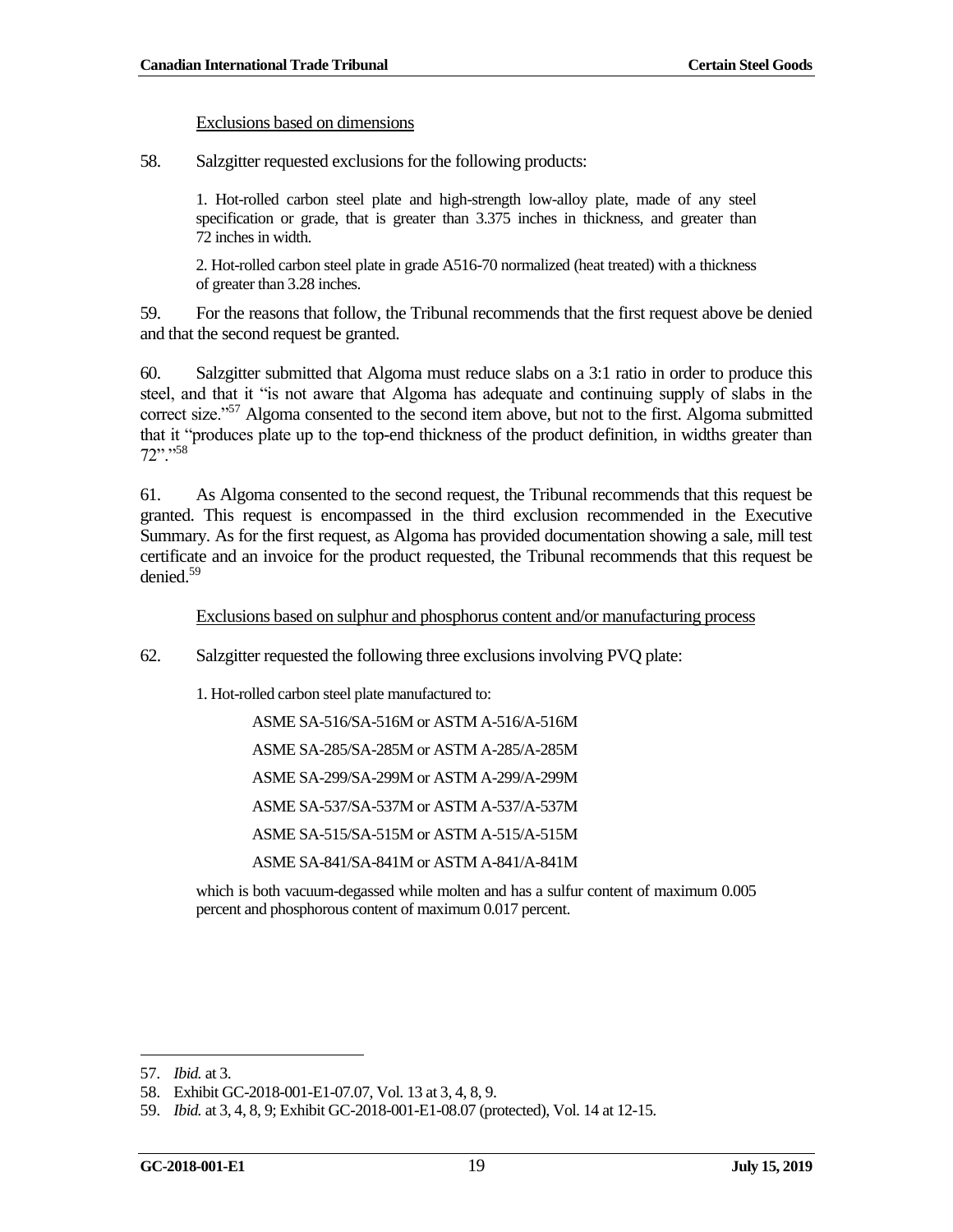2. Hot-rolled carbon steel plate manufactured to:

ASME SA-516/SA-516M or ASTM A-516/A-516M ASME SA-285/SA-285M or ASTM A-285/A-285M ASME SA-299/SA-299M or ASTM A-299/A-299M ASME SA-537/SA-537M or ASTM A-537/A-537M ASME SA-515/SA-515M or ASTM A-515/A-515M

that is made by a process that includes vacuum degassing while molten and is normalized (heat-treated).

3. Hot-rolled carbon steel plate manufactured to:

ASME SA-516/SA-516M or ASTM A-516/A-516M ASME SA-285/SA-285M or ASTM A-285/A-285M ASME SA-299/SA-299M or ASTM A-299/A-299M ASME SA-537/SA-537M or ASTM A-537/A-537M ASME SA-515/SA-515M or ASTM A-515/A-515M

that is normalized (heat-treated) and has a sulfur content of less than 0.003 percent.

63. For the reasons that follow, the Tribunal recommends that the first and third requests be granted in part and that the second request be denied.

64. Salzgitter relied on Nippon and ESPL's submissions to explain the reasons for these requests.<sup>60</sup> For the first and third items, Algoma relied on the same arguments and evidence as in its replies to Nippon and ESPL for sulphur- and phosphorus-restricted plate.<sup>61</sup> For the second request, Algoma submitted that it produces and sells plate meeting these specifications. Algoma provided as evidence sales and production reports.<sup>62</sup>

65. As Algoma provided invoices showing sales of the product requested for the second request, the Tribunal recommends that this request be denied. As for the first and third requests, for the reasons stated above in the Tribunal's assessment of ESPL's similar request, the Tribunal recommends these requests be granted in part through the fourth exclusion recommended in the Executive Summary.

<sup>60.</sup> Exhibit GC-2018-001-E1-03.06, Vol. 13 at 7.

<sup>61.</sup> Exhibit GC-2018-001-E1-07.07, Vol. 13 at 14, 15, 20, 28, 29; Exhibit GC-2018-001-E1-08.07 (protected), Vol. 14 at 18, 57; Exhibit GC-2018-001-E1-07.03, Vol. 13 at 4; Exhibit GC-2018-001-E1-08.03 (protected), Vol. 14 at 4; Exhibit GC-2018-001-E1-07.04, Vol. 13 at 4; Exhibit GC-2018-001-E1-08.04 (protected), Vol. 14 at 4.

<sup>62.</sup> Exhibit GC-2018-001-E1-07.07, Vol. 13 at 23; Exhibit GC-2018-001-E1-08.07 (protected), Vol. 14 at 36-54.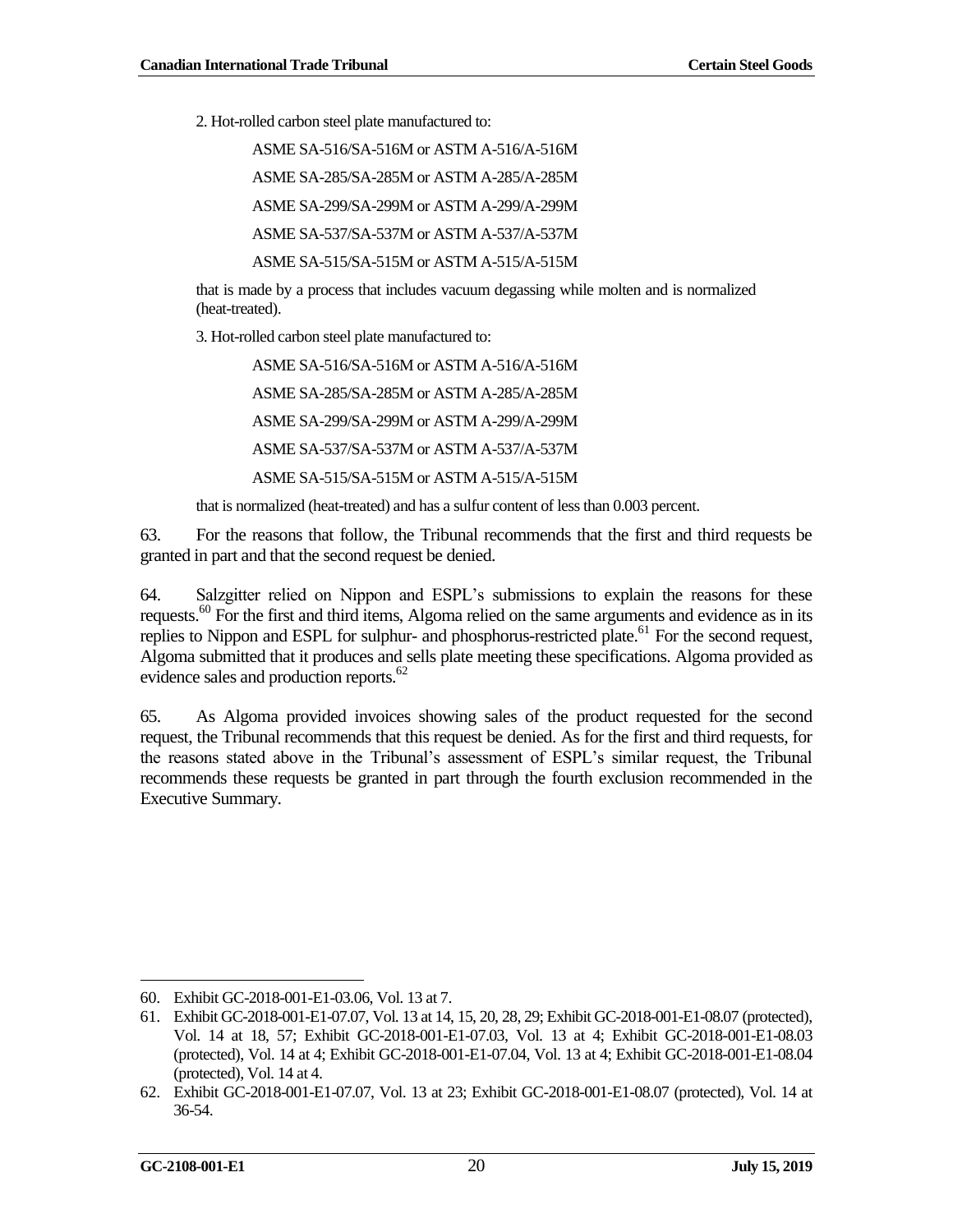#### Exclusions based on end-use

66. Salzgitter requested the two following exclusions involving plate with a specific end-use:

1. Hot rolled carbon steel plate for use in the manufacture of oil  $\&$  gas linepipe (also known as skelp).

2. Hot-rolled carbon steel plate in grade API X70 PSL2 and/or CSA Gr.483 Cat 2 for use in the manufacture of oil & gas linepipe

67. For the reasons that follow, the Tribunal recommends both these requests be granted.

68. Salzgitter submitted that "[s]kelp has historically been excluded from all SIMA inquiries on heavy plate.<sup>563</sup> In addition, Salzgitter submitted that Algoma has not been able to demonstrate recent production and sales of the second product above.  $64$  Algoma opposed both requests on the basis that it can and does sell these products. Algoma provided evidence of sales of skelp, as well as a trial performed in 2008, which did not result in any orders. It also provided its published list of plate grades produced, which includes a list of various grades of API line pipe.<sup>65</sup> In addition, Algoma noted that Salzgitter's requests themselves contain an end-use requirement for the manufacture of oil and gas line pipe, showing that such end-use requirements for exclusions are  $f$ easible.<sup>66</sup>

69. In the Tribunal's view, the evidence provided by Algoma was insufficient to show that it does, can, or intends to produce the products requested by Salzgitter. The invoices purporting to show sales of skelp were for products outside of the size range of heavy plate.<sup>67</sup> Further, a trial performed in 2008 is too distant to be accepted as proof of current capability, let alone firm plans to produce. Accordingly, the Tribunal recommends that the two exclusions be granted. These requests appear as the sixth and seventh exclusions recommended in the Executive Summary.

#### <span id="page-22-0"></span>**Stainless Steel Wire**

70. The *Surtax Order* defined "stainless steel wire" as follows:

Cold drawn and cold drawn and annealed, stainless steel round wire, up to 0.256 inches (6.50 mm) in maximum solid cross-sectional dimension; and cold drawn, and cold drawn and annealed, stainless steel cold-rolled profile wire, up to 0.031 square inches (0.787 sq. mm) in maximum solid cross-sectional area.

71. There was only one domestic producer of stainless steel wire, namely Central Wire Industries (CWI), and it responded to the various exclusion requests.

#### <span id="page-22-1"></span>**Bohne Spring Industries Limited**

72. Bohne Spring Industries Limited (Bohne), an importer, purchaser and end user of stainless steel wire, filed exclusion requests for "Stainless Steel Spring Wire Grades – Type 302, 17-7PH" in

 $\overline{\phantom{a}}$ 

<sup>63.</sup> Exhibit GC-2018-001-E1-03.06, Vol. 13 at 11.

<sup>64.</sup> Exhibit GC-2018-001-E1-12.03, Vol. 13 at 2.

<sup>65.</sup> Exhibit GC-2018-001-E1-07.07, Vol. 13 at 35, 40, 43.

<sup>66.</sup> Exhibit GC-2018-001-E1-07.01, Vol. 13 at 7.

<sup>67.</sup> Exhibit GC-2018-001-E1-08.07 (protected), Vol. 14 at 67-79.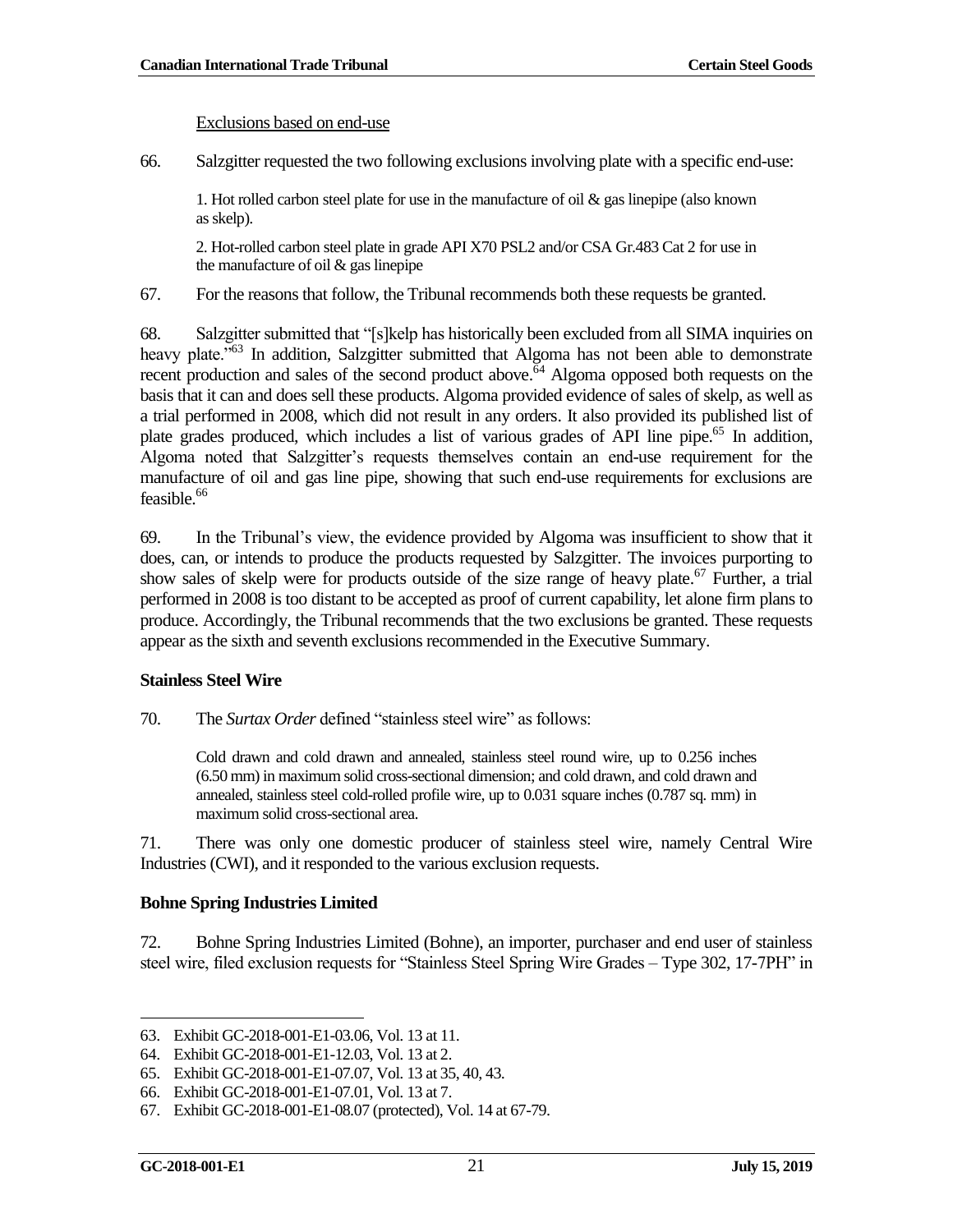sizes ranging from 0.015 inch to 0.207 inch, for use in aircraft parts, appliances, electrical equipment, and commercial applications (window parts).<sup>68</sup>

73. The Tribunal recommends that Bohne's requests be denied for the reasons that follow.

74. Bohne submitted that it is requesting exclusions for type 302 and type 17-7PH stainless steel wire because it cannot always rely on this material being available from the United States, Korea or Canada in the sizes and quantities it uses. Bohne also submitted that the domestic industry does not supply the products for which the exclusions were requested.<sup>69</sup>

75. CWI opposed these requests on the basis that it does produce, in Canada, products that are identical in all respects to those in Bohne's exclusion requests. $\frac{1}{10}$ 

76. CWI submitted that it "currently produces and sells Type 302 spring wire in a wide range of sizes within the Canadian Market."<sup>71</sup> CWI provided sales invoices and production reports from June 2018 to April 2019 for sizes ranging between 0.065 inch to 0.104 inch, and noted that it is "able to produce all sizes of spring wire within the range of .015" to .207" upon request."<sup>72</sup>

77. CWI submitted that it has recently produced type 17-7PH for sale in the United States, and that it is also able to produce to sell within Canada upon customer request. CWI provided sales invoices and production reports of this type of wire from December 2018 and February 2019.<sup>73</sup>

78. As indicated above, the Tribunal may only recommend the exclusion of the goods from the application of safeguard measures if there is no domestic source of supply or firm and commercially viable plans to produce such goods domestically. Therefore, the fact that type 302 and type 17-7PH stainless steel wire may be unavailable in the *quantities* required by Bohne is not a relevant consideration in this inquiry. Furthermore, the Tribunal notes that Bohne provided no supporting evidence that such products were indeed not available as required.<sup>74</sup>

79. As CWI has satisfied the Tribunal that it does produce, in Canada, products that are identical in all respects to those which are the basis of Bohne's requests, the Tribunal recommends that Bohne's requests be denied.

<sup>68.</sup> Exhibit GC-2018-001-E1-05.01, Vol. 13 at 2.

<sup>69.</sup> *Ibid.* at 3.

<sup>70.</sup> Exhibit GC-2018-001-E1-09.01, Vol. 13 at 2.

<sup>71.</sup> *Ibid.* at 11.

<sup>72.</sup> *Ibid.* at 11-12; Exhibit GC-2018-001-E1-10.01 (protected), Vol. 14 at 5-12. The sales were for type 302 stainless steel wire in 0.011-inch, 0.065-inch, 0.08-inch, and 0.104-inch sizes.

<sup>73.</sup> Exhibit GC-2018-001-E1-09.01, Vol. 13 at 12; Exhibit GC-2018-001-E1-10.01 (protected), Vol. 14 at 16-24. On July 3, 2019, CWI confirmed that Type 177S is equivalent to Type 17-7PH (Exhibit GC-2018-001-E1-21, Vol. 1 at 1). The sizes of type 17-7PH wire listed on the sales invoices and production reports were within and below the size range requested by Bohne.

<sup>74.</sup> On the contrary, CWI submitted that it has a significant excess capacity to serve the domestic stainless steel wire market. See Exhibit GC-2018-001-E1-09.01, Vol. 13 at 9.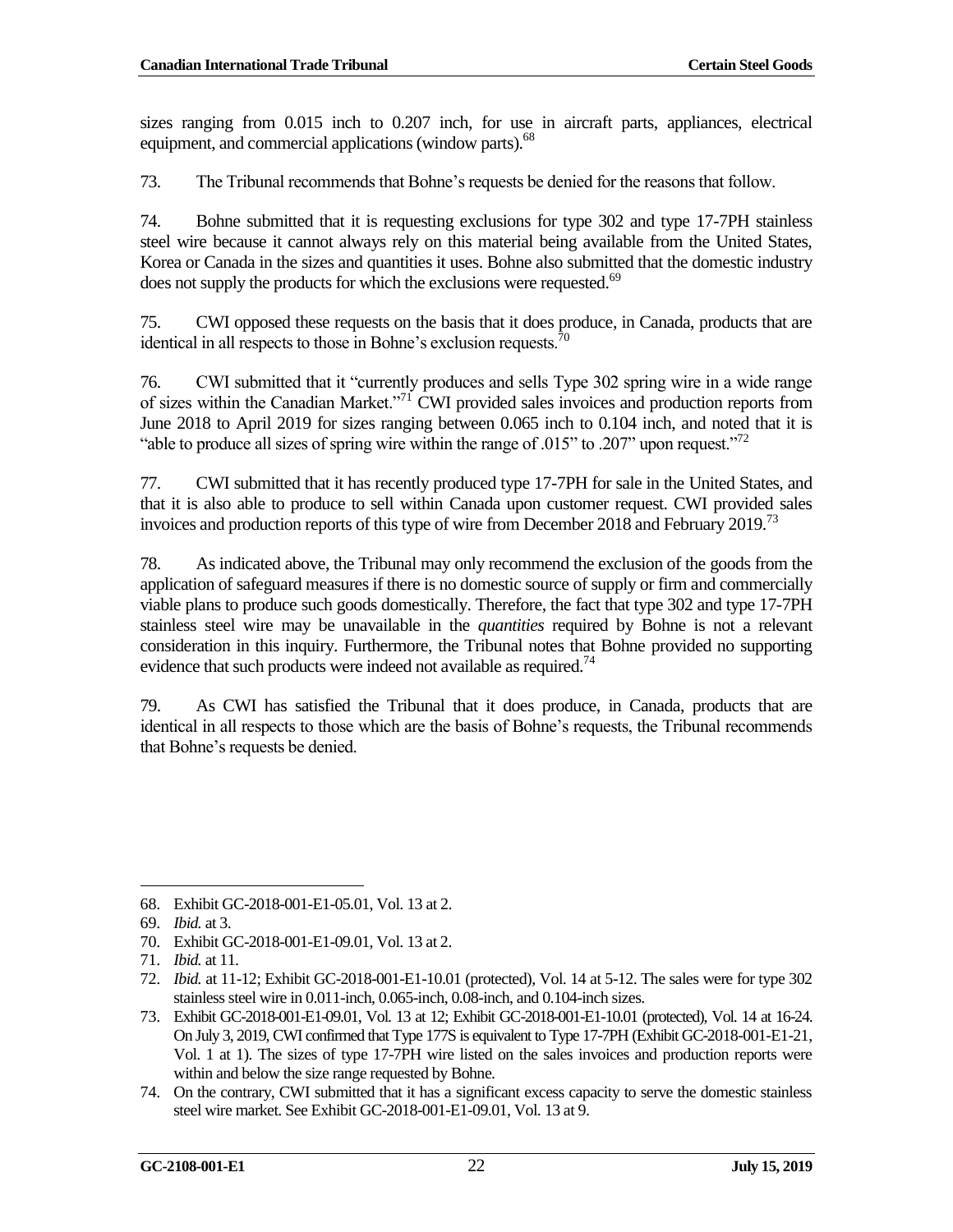#### <span id="page-24-0"></span>**Exocor**

80. Exocor, an importer and distributor of stainless steel wire, filed an exclusion request for "Executive 439TiCu Stainless Steel Wire" in diameters of 0.030 inch to 0.187 inch. <sup>75</sup> CWI consented to the exclusion request filed by Exocor because, although CWI produces and sells 439TiCu stainless steel wire in the Canadian market, it does not currently offer a copper-coated version (i.e.  $439TiCu$ ).<sup>76</sup> As such, the Tribunal understands that there is no current or imminent domestic source of supply.

81. Therefore, the Tribunal recommends that Exocor's exclusion request be granted. On July 9, 2019, Exocor confirmed that "Executive" was a proprietary term. As the Tribunal does not usually grant exclusions based on proprietary terms, it recommends granting an exclusion for 439TiCu copper-coated stainless steel wire in diameters of 0.030 inch to 0.187 inch. This request appears as the eighth exclusion recommended in the Executive Summary.

### <span id="page-24-1"></span>**The Furnace Belt Company Limited**

82. The Furnace Belt Company Limited (Furnace Belt), an importer, purchaser, distributor, and Canadian manufacturer of stainless steel wire, filed exclusion requests for "314, 304 and 35/19cb stainless steel wire" of a diameter less than 0.5 inch.<sup>77</sup>

83. The Tribunal recommends that Furnace Belt's requests be denied for the reasons that follow.

84. Furnace Belt submitted that CWI cannot meet its demands in terms of volume and requires the importation of these types of wire in order to remain competitive. In addition, Furnace Belt alleged that it was facing quality and service issues with CWI since its Erin, Ontario, facility closed, and that the quality of imports is superior.<sup>78</sup>

85. CWI opposed these requests on the basis that it does produce and sell all three products within Canada up to 0.256 inch, which is the top end of the product definition for stainless steel wire. CWI provided invoices showing that it does produce and sell types  $304$ ,  $314$  and  $35/19$ cb wire.<sup>79</sup>

86. Similarly to Bohne's request, the Tribunal may only recommend the exclusion of the goods from the application of safeguard measures if there is no domestic source of supply or firm and commercially viable plans to produce such goods domestically. Furnace Belt did not provide any evidence to support its claims of issues with available volumes, quality and service, and, in any event, as previously noted, such issues are irrelevant to the Tribunal's decision in the present instance.

 $\overline{\phantom{a}}$ 

<sup>75.</sup> Exhibit GC-2018-001-E1-05.05, Vol. 13 at 2.

<sup>76.</sup> *Ibid.* at 2, 9.

<sup>77.</sup> Exhibit GC-2018-001-E1-05.03, Vol. 13 at 2. As the definition of "stainless steel wire" only includes wire up to 0.256 inch in maximum solid cross-sectional dimension, Furnace Belt's requests were broader than the product subject to the safeguard.

<sup>78.</sup> Exhibit GC-2018-001-E1-05.03, Vol. 13 at 3-4.

<sup>79.</sup> Exhibit GC-2018-001-E1-09.03, Vol. 13 at 13-14; Exhibit GC-2018-001-E1-10.03 (protected), Vol. 14 at 5-45. The sales were for type 304 stainless steel wire in sizes ranging from 0.1 inch to 0.187 inch between November 2018 and January 2019, type 314 in size ranges within Furnace Belt's request, and type 35/19cb in sizes ranging from 0.12 inch to 0.135 inch and above in April and May 2019.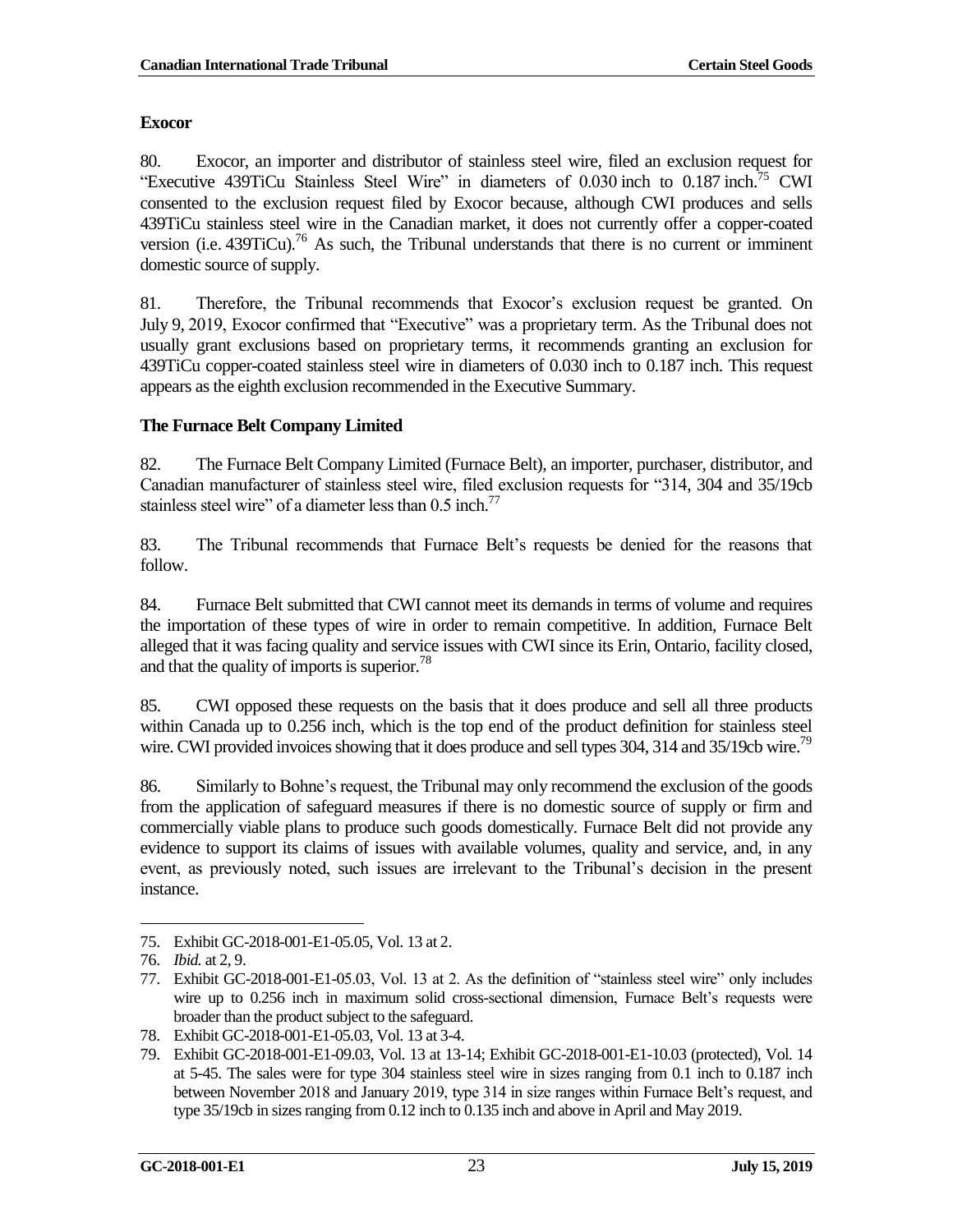87. The Tribunal is satisfied that CWI produces, in Canada, products that are identical in all respects to those in Furnace Belt's requests, and recommends that Furnace Belt's exclusion requests be denied.

#### <span id="page-25-0"></span>**Precision Metals**

88. Precision Metals, an exporter of stainless steel wire located in India, filed exclusion requests for "Stainless Steel welding wires, thick wires and fine wires". The requested exclusions are described as follows:<sup>80</sup>

| <b>Characteristics</b>           | <b>Description</b>                                  |
|----------------------------------|-----------------------------------------------------|
| 1) Stainless steel welding wires | As per AWS Specification MIG, TIG, sub Arc          |
|                                  | & Core wires.                                       |
| 2) Stainless steel Fine wires    | $0.006$ " to $0.0286$ " – used for Brading, Kitting |
|                                  | and Weaving.                                        |
| 3) Stainless steel Thick wires   | $(0.029)$ to $0.866$ for cold heading, EPQ          |
|                                  | forming up Bending Application.                     |

89. The Tribunal recommends that Precision Metals' requests be denied for the reasons that follow.

90. Precision Metals submitted that it requested the exclusions due to insufficient capacity and longer lead time of the domestic industry. $81$  CWI opposed the requests on the basis that it produces products that are identical in all respects to those in the exclusion, up to the maximum diameter of wire covered by the product definition.<sup>82</sup> CWI provided sales invoices and production reports showing that the types of stainless steel wires requested by Precision Metals are produced and sold in Canada.<sup>83</sup>

91. The Tribunal notes that the exclusion requests made by Precision Metals are extremely broad and therefore inappropriate. $84$  The Tribunal is nonetheless satisfied that CWI produces identical products in Canada to those requested by Precision Metals.

92. The Tribunal recommends that these exclusion requests be denied.

### <span id="page-25-1"></span>**RGL Reservoir Management Inc.**

93. RGL Reservoir Management Inc. (RGL), an importer, purchaser and end user of stainless steel wire, filed an exclusion request for "Intermediate-annealed shaped stainless steel wire.

 $\overline{\phantom{a}}$ 80. Exhibit GC-2018-001-E1-05.02, Vol. 13 at 2. As the description of "stainless steel wire" only includes wire up to 0.256 inch, Precision Metals' requests were broader than the products subject to the safeguard.

<sup>81.</sup> Exhibit GC-2018-001-E1-05.02, Vol. 13 at 3.

<sup>82.</sup> Exhibit GC-2018-001-E1-09.02, Vol. 13 at 2.

<sup>83.</sup> *Ibid.* at 15-16; Exhibit GC-2018-001-E1-10.02 (protected), Vol. 14 at 5-34. CWI stated that welding wires were sold between June 2018 and April 2019, fine wires ranging from 0.005 inch to 0.028 inch were sold in late 2018 to early 2019, and thick wires of 0.248 inch, which is one of the thickest diameter CWI can produce, were sold in May 2018.

<sup>84.</sup> Exhibit GC-2018-001-E1-09.02, Vol. 13 at 4, 15.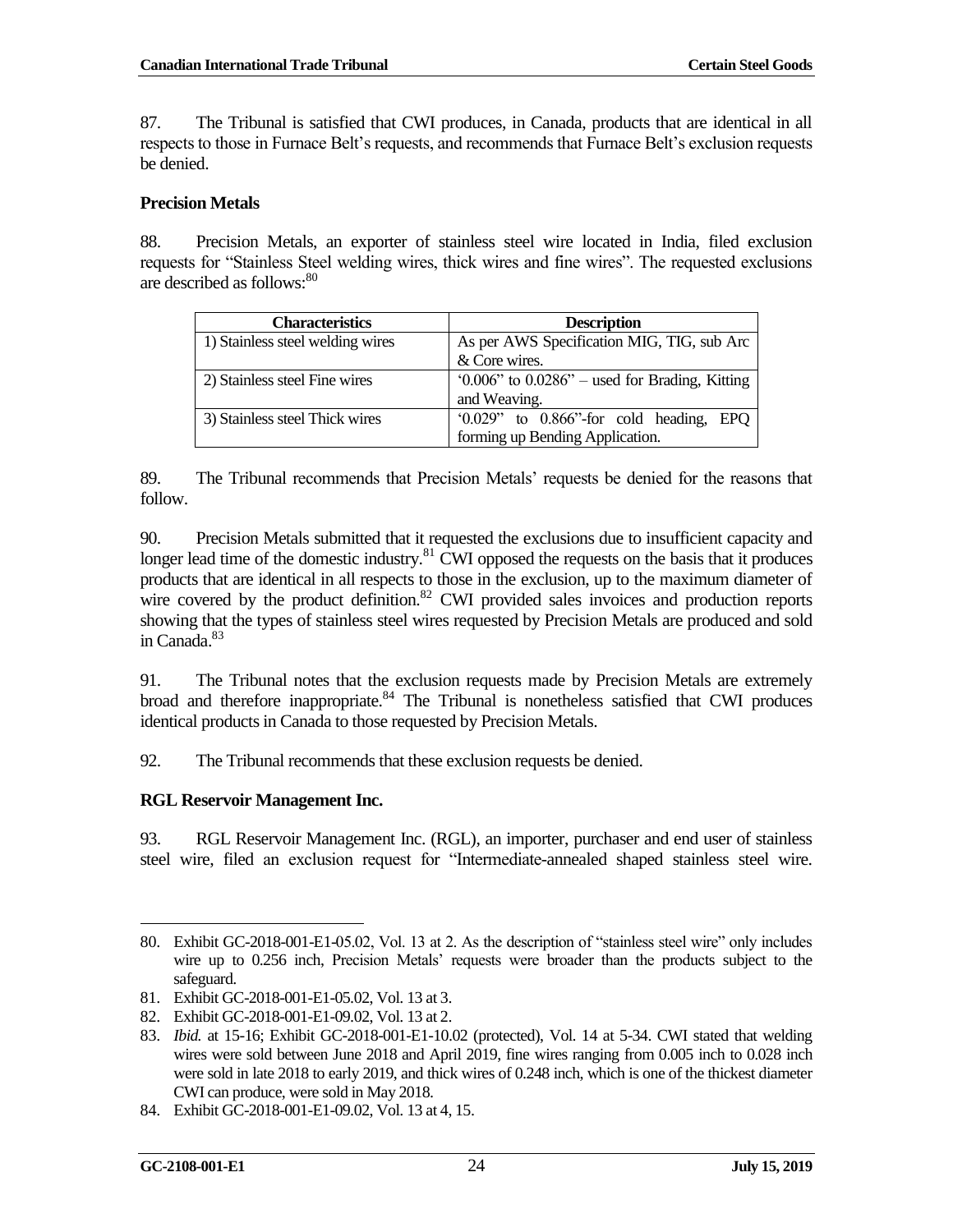('Shaped Wire')".<sup>85</sup> The Tribunal recommends that RGL's request be denied for the reasons that follow.

94. RGL submitted that this shaped wire "is not currently available from domestic producers in the necessary quantities, with the appropriate lead times and for a competitive price", and that it had not confirmed the quality of CWI's product.<sup>86</sup> CWI opposed the request on the basis that it produces products that are identical to those requested by RGL.<sup>87</sup> CWI provided an invoice for the sale of a product meeting the exact specifications described by RGL as well as other invoices and production reports for shaped wire of different mechanical properties.<sup>88</sup> In addition, CWI submitted that it has arranged to move some of its shaped wire production equipment from the United Kingdom to its facility in Perth, and that a new shaped line is intended to be commissioned to meet the requirements of the market. $89$ 

95. As stated above with regard to Bohne and Furnace Belt's requests, considerations of available quantity, quality, lead times and pricing are not relevant to the Tribunal's decision with regard to exclusion requests.<sup>90</sup> The Tribunal is otherwise satisfied that CWI produces in Canada identical products to that requested by RGL as well as other shaped wire, and therefore recommends that this exclusion request be denied.

### <span id="page-26-0"></span>**Voestalpine Bohler Welding Canada**

96. Voestalpine Bohler Welding Canada (Voestalpine) $91$  filed an exclusion request for "Stainless steel cold drawn wires specifically for use as a welding wire in either the GMAW or GTAW process".<sup>92</sup> Voestalpine further describes the product as follows:

| <b>Characteristics</b> | <b>Description</b>                                  |
|------------------------|-----------------------------------------------------|
| Cold drawn             | Welding wires cold drawn to required diameters      |
|                        | with annealing were necessary.                      |
| Tensile strength       | Welding wires need to be of a high tensile strength |
|                        | for proper feeding with welding machines            |
| Lubricated             | Welding wires need surface lubrication for proper   |
|                        | feeding (amount is important)                       |

 85. Exhibit GC-2018-001-E1-05.04, Vol. 13 at 2-3. More specifically, RGL requests an exclusion for such wires of 0.09-inch width, 0.09-inch and 0.105-inch height, made of 304L grade steel, in 115 to 145 kilopounds per square inch tensile strength, of 92 hot-rolled band maximum hardness, cold drawn and intermediate-annealed.

<sup>86.</sup> Exhibit GC-2018-001-E1-05.04, Vol. 13 at 3.

<sup>87.</sup> Exhibit GC-2018-001-E1-09.04, Vol. 13 at 2.

<sup>88.</sup> *Ibid.* at 14-15; Exhibit GC-2018-001-E1-10.04 (protected), Vol. 14 at 5-24. CWI's witness stated that the company sold this product to one customer between August 2018 and June 2019, and as early as 2016.

<sup>89.</sup> Exhibit GC-2018-001-E1-09.04, Vol. 13 at 15. CWI provided a copy of the capital expenditure approval form for the shaped wire equipment investment, along with a spreadsheet outlining the expenses incurred to commission the new line. Exhibit GC-2018-001-E1-10.04 (protected), Vol. 14 at 25-27.

<sup>90.</sup> See also Exhibit GC-2018-001-E1-09.04, Vol. 13 at 4.

<sup>91.</sup> Voestalpine did not specify whether it was an importer, purchaser, exporter, or foreign producer of stainless steel wire. See Exhibit GC-2018-001-E1-05.06, Vol. 13 at 2.

<sup>92.</sup> Exhibit GC-2018-001-E1-05.06, Vol. 13 at 2. "GMAW" stands for "gas metal arc welding" and "GTAW" stands for "gas tungsten arc welding".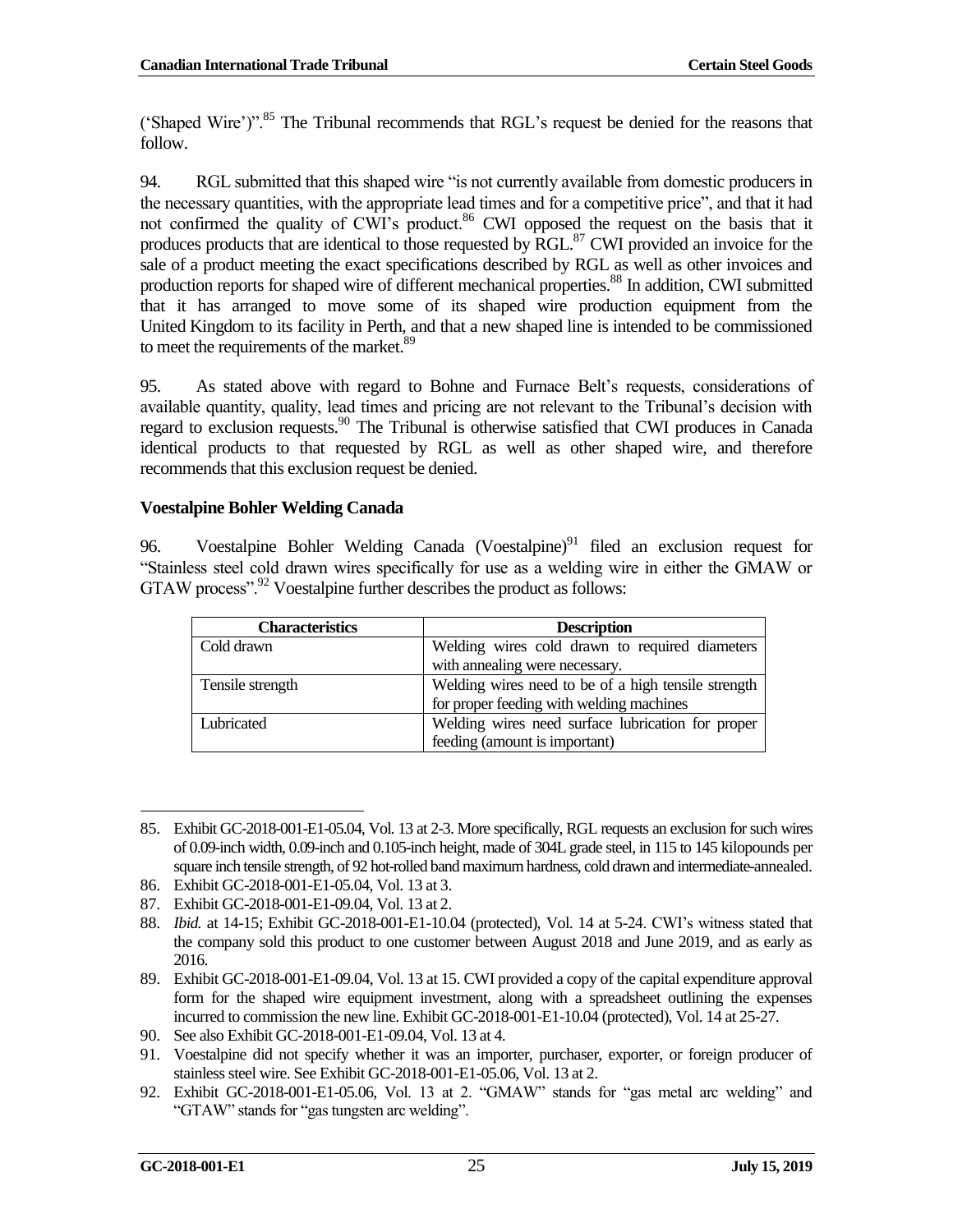| <b>Controlled Ferrite</b> | Welding wires of too low ferrite will hot crack and           |
|---------------------------|---------------------------------------------------------------|
|                           | too high will decreases toughness at low                      |
|                           | temperatures                                                  |
| <b>Dimensions</b>         | 0.7 mm to 5 mm are possible in spools (common 0.9)            |
|                           | mm and 1.2 mm) and cut lengths of 1000 mm                     |
|                           | $\left( \text{common } 1.2 \text{mm} - 3.2 \text{mm} \right)$ |
| Diameter accuracy         | Since welding wires are feed trough liners and                |
|                           | contact tips of nearly equivalent to the wire diameter,       |
|                           | the tolerances need to be precise                             |
| Packaging                 | Spools of 15 kg, coils of $25$ kg, drums of $100-250$         |
|                           | kgs and cut lengths of 5 kg are common                        |

97. At a minimum, Voestalpine requested an exclusion for the products used by two of its customers.

98. The Tribunal recommends that Voestalpine's request be denied for the reasons that follow.

99. Voestalpine submitted that the product it imports from Chinese Taipei is proven to be superior to that of the competition in its feeding, chemical controls and mechanical properties. Voestalpine also submitted that this product has been tested and approved by two large end users of stainless steel wire, that this approval process was time consuming and expensive, and that they would not wish to repeat the process now that the material from Chinese Taipei has been approved.<sup>93</sup>

100. CWI opposed the request on the basis that it produces, in Canada, products that are identical to those requested by Voestalpine. CWI submitted that the exclusion "process is designed not to favour particular entities, but to assess whether certain products should rightfully be excluded from the scope of the Finding".<sup>94</sup> CWI noted that it is on the approved manufacturers list for wire produced for both the GMAW and GTAW processes with a major international manufacturer and marketer of transportation fuels, other petrochemical products and power.<sup>95</sup> Further, CWI submitted that it has certifications for all its welding wire products, including GMAW and GTAW standards, from the Canadian Welding Bureau.<sup>96</sup> In addition, CWI provided invoices and production reports showing sales and production between June 2018 and April 2019, of welding wire of the type which would meet either of the processes named by Voestalpine in its exclusion request.<sup>97</sup>

101. The Tribunal again notes that questions of quality, along with those of testing or approval by customers, have no bearing on the Tribunal's decision with regard to the exclusion requests. The Tribunal is otherwise satisfied that CWI produces a product identical to that requested by Voestalpine in Canada.

102. Therefore, the Tribunal recommends that this exclusion request be denied.

 93. Exhibit GC-2018-001-E1-05.06, Vol. 13 at 3.

<sup>94.</sup> Exhibit GC-2018-001-E1-09.06, Vol. 13 at 2, 4.

<sup>95.</sup> *Ibid.* at 25.

<sup>96.</sup> *Ibid.* at 6-19, 25-26; Exhibit GC-2018-001-E1-10.06 (protected), Vol. 14 at 5-8.

<sup>97.</sup> Exhibit GC-2018-001-E1-09.06, Vol. 13 at 26; Exhibit GC-2018-001-E1-10.06 (protected), Vol. 14 at 23-41.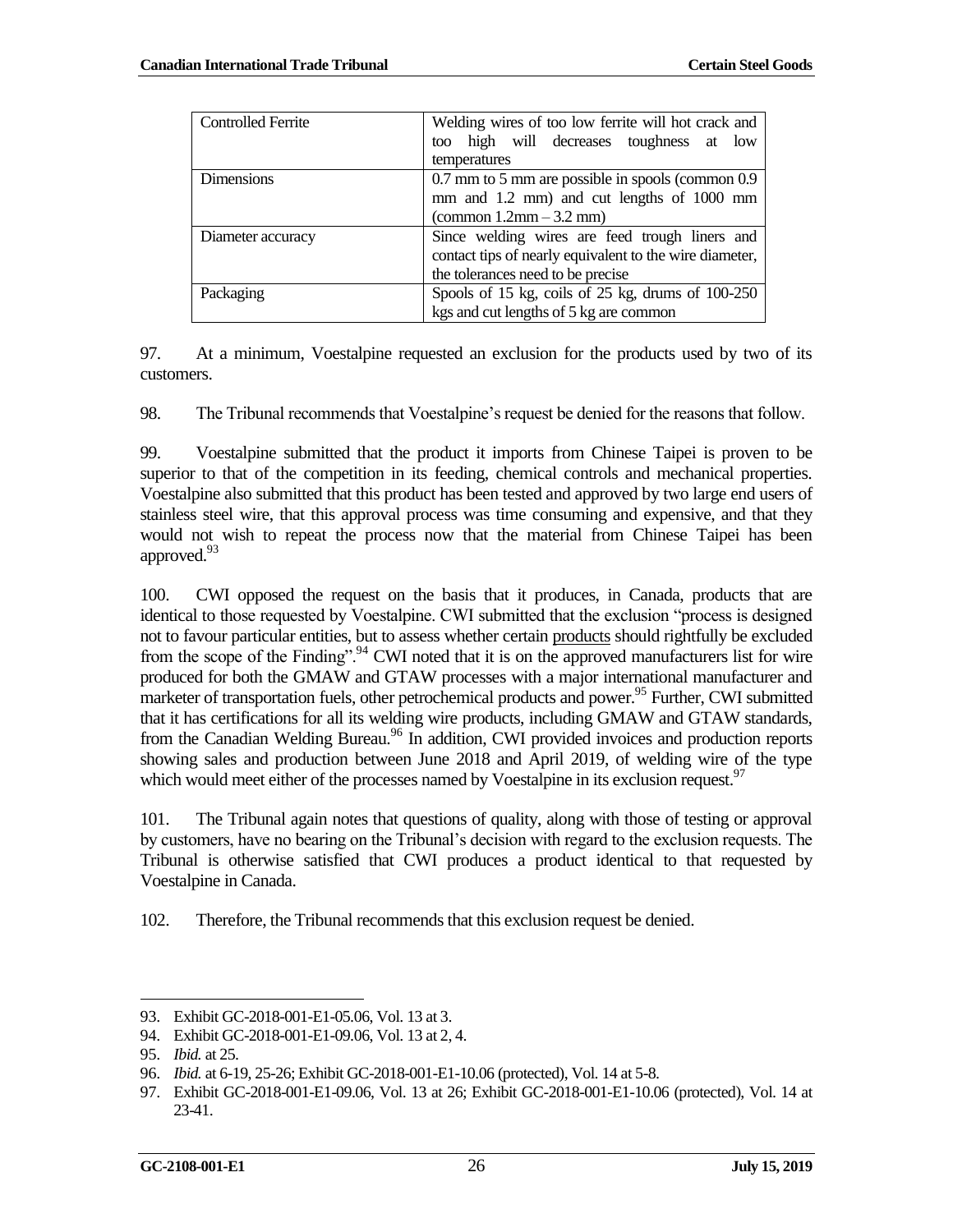# **APPENDIX I – LIST OF EXCLUSION REQUESTS AND RECOMMENDATIONS**

<span id="page-28-0"></span>

| <b>Heavy Plate</b>                                                        |                                 |  |
|---------------------------------------------------------------------------|---------------------------------|--|
| <b>Exclusion Requests</b> <sup>98</sup>                                   | <b>Tribunal Recommendations</b> |  |
| <b>Acier Wirth Steel</b>                                                  |                                 |  |
| CSA G40.21 44W/50W or ASTM A572.50 3-4"                                   | Deny                            |  |
| ASTM A516-70 / ASME SA516-70 normalized, 3" to 4" thick                   | Grant in part                   |  |
| Edmonton Steel Plate Ltd.                                                 |                                 |  |
| Hot-rolled steel plate manufactured to the following specifications       |                                 |  |
| and grades that is vacuum degassed and having a material chemistry        |                                 |  |
| that includes a sulfur content of less than or equal to 0.003% and/or     |                                 |  |
| a phosphorus content of less than or equal to 0.012%:                     | Grant in part                   |  |
| - ASME SA-516/SA-516M or ASTM A-516/A-516M,                               |                                 |  |
| - ASME SA-299/SA-299M or ASTM A-299/A-299M, and                           |                                 |  |
| - ASME SA-537/SA-537M or ASTM A-537/A-537M                                |                                 |  |
| Hot-rolled steel plate produced to the following specifications and       |                                 |  |
| grades:                                                                   |                                 |  |
| ASME SA-516/SA-516M or ASTM A-516/A-516M, Normalized                      | Grant in part                   |  |
| ASME SA-299/SA-299M or ASTM A-299/A-299M, Normalized                      |                                 |  |
| ASME SA-537/SA-537M or ASTM A-537/A-537M, Normalized                      |                                 |  |
| and with the dimensions listed in the request<br>Hanwa Canada Corporation |                                 |  |
| Hot-rolled carbon steel plate manufactured to:                            |                                 |  |
| ASME SA516/SA-516M or ASTM A-516/A-516M,                                  |                                 |  |
| ASME SA285/SA-285M or ASTM A-285/A-285M,                                  | Grant in part                   |  |
| ASME SA299/SA-299M or ASTM A-299/A-299M,                                  |                                 |  |
| ASME SA537/SA-537M or ASTM A-537/A-537M,                                  |                                 |  |
| ASME SA515/SA-515M or ASTM A-515/A-515M,                                  |                                 |  |
| ASME SA841/SA-841M or ASTM A-841/A-841M,                                  |                                 |  |
| which is normalized, vacuum degassed while molten and has a               |                                 |  |
| Sulphur content of equal to or less than 0.004% and a Phosphorus          |                                 |  |
| content of equal to or less than 0.015%                                   |                                 |  |
| <b>Olbert Metal Sales Limited</b>                                         |                                 |  |
| A 1066 / A 1066M High-Strength Low-Alloy Structural Steel Plate           |                                 |  |
| Produced by Thermo-Mechanical Controlled Process                          | Grant                           |  |
| Certain SA/A516 Grade 70 Normalized Steel Carbon Plate [No. 1]            | Grant in part                   |  |
| Certain SA/A516 Grade 70 Normalized Steel Carbon Plate [No. 2]            | Grant                           |  |
| Certain SA/A516 Grade 70 Normalized Steel Carbon Plate [No. 3]            | Grant                           |  |

<sup>98.</sup> The descriptions in this column are taken from field No. 1 in the Product Exclusion Request Form.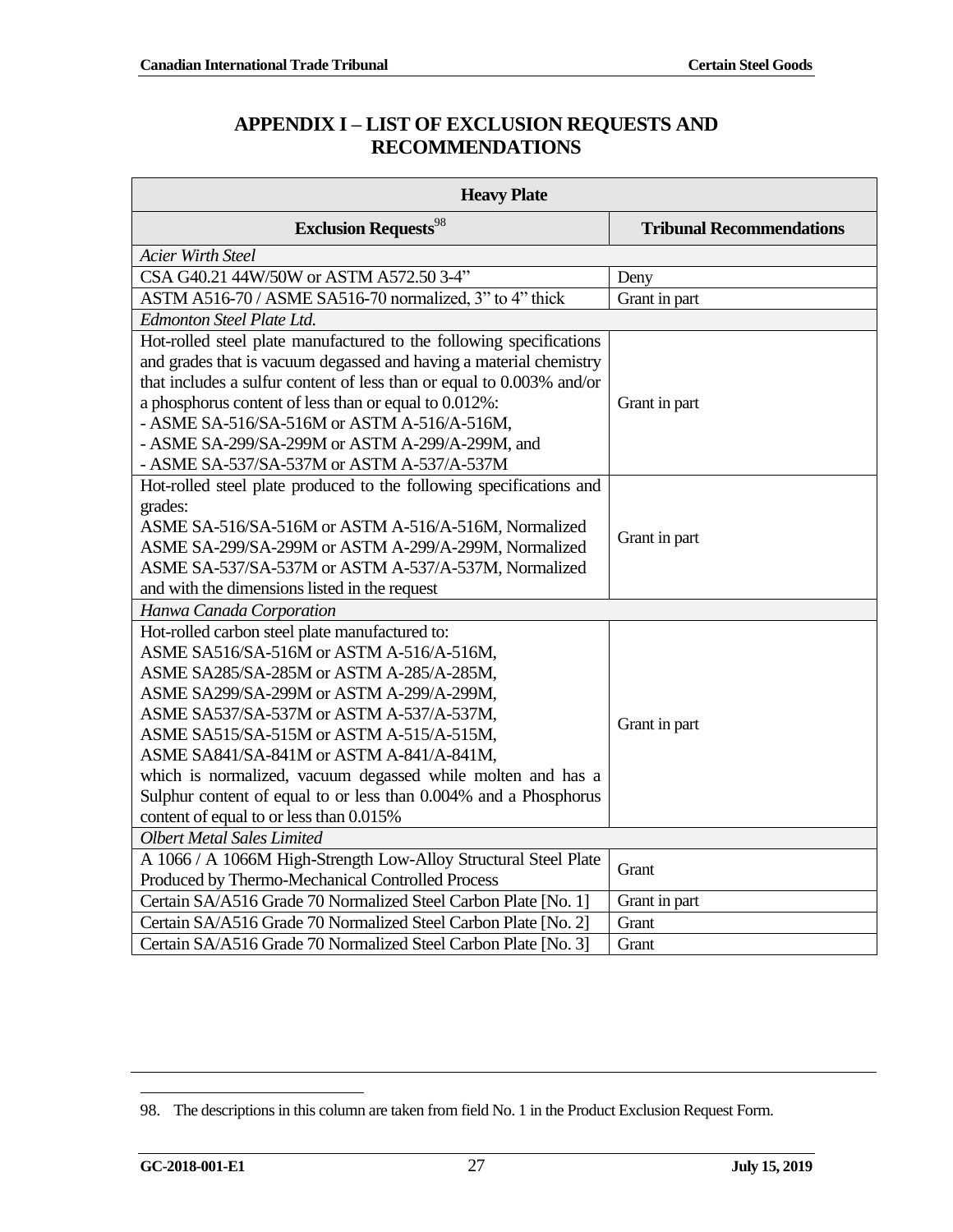| <b>Nippon Steel Corporation</b>                                                        |               |  |
|----------------------------------------------------------------------------------------|---------------|--|
| Hot-rolled carbon steel plate manufactured to:                                         |               |  |
| ASME SA516/SA-516M or ASTM A-516/A-516M,                                               |               |  |
| ASME SA285/SA-285M or ASTM A-285/A-285M,                                               |               |  |
| ASME SA299/SA-299M or ASTM A-299/A-299M,                                               |               |  |
| ASME SA537/SA-537M or ASTM A-537/A-537M,                                               |               |  |
| ASME SA515/SA-515M or ASTMA-515/A-515M,                                                | Grant in part |  |
| ASME SA841/SA-841M or ASTM A-841/A-841M,                                               |               |  |
| which is normalized, vacuum degassed while molten and has a                            |               |  |
| Sulphur content of equal to or less than 0.004% and a Phosphorus                       |               |  |
| content of equal to or less than 0.015%.                                               |               |  |
| Salzgitter Mannesmann International (Canada) Inc.                                      |               |  |
| Hot-rolled carbon steel plate and high-strength low-alloy plate,                       |               |  |
| made to any steel specification or grade, that is greater than                         | Deny          |  |
| 3.375 inches in thickness, and greater than 72 inches in width                         |               |  |
| Hot-rolled carbon steel plate in grade A516-70 normalized                              |               |  |
| (heat-treated) with a thickness of greater than 3.28 inches                            | Grant         |  |
| Hot-rolled carbon steel plate manufactured to:                                         |               |  |
| ASME SA-516/SA-516M or ASTM A-516/A-516M                                               |               |  |
| ASME SA-285/SA-285M or ASTM A-285/A-285M                                               |               |  |
| ASME SA-299/SA-299M or ASTM A-299/A-299M                                               |               |  |
| ASME SA-537/SA-537M or ASTM A-537/A-537M                                               |               |  |
| ASME SA-515/SA-515M or ASTM A-515/A-515M                                               | Grant in part |  |
| ASME SA-841/SA-841M or ASTM A-841/A-841M                                               |               |  |
| which is both vacuum-degassed while molten and has a sulfur                            |               |  |
| content of maximum 0.005 percent and phosphorus content of                             |               |  |
| maximum 0.017 percent                                                                  |               |  |
| Hot-rolled carbon steel plate manufactured to:                                         |               |  |
| ASME SA-516/SA-516M or ASTM A-516/A-516M                                               |               |  |
| ASME SA-285/SA-285M or ASTM A-285/A-285M                                               |               |  |
| ASME SA-299/SA-299M or ASTM A-299/A-299M                                               |               |  |
| ASME SA-537/SA-537M or ASTM A-537/A-537M                                               | Deny          |  |
| ASME SA-515/SA-515M or ASTM A-515/A-515M                                               |               |  |
| that is made by a process that includes vacuum degassing while                         |               |  |
| molten and is normalized (heat-treated)                                                |               |  |
| Hot-rolled carbon steel plate manufactured to:                                         |               |  |
| ASME SA-516/SA-516M or ASTM A-516/A-516M                                               |               |  |
| ASME SA-285/SA-285M or ASTM A-285/A-285M                                               |               |  |
| ASME SA-299/SA-299M or ASTM A-299/A-299M                                               |               |  |
| ASME SA-537/SA-537M or ASTM A-537/A-537M                                               | Grant in part |  |
| ASME SA-515/SA-515M or ASTM A-515/A-515M                                               |               |  |
| that is normalized (heat-treated) and has a sulfur content of less than                |               |  |
|                                                                                        |               |  |
| $0.003$ percent<br>Hot rolled carbon steel plate for use in the manufacture of oil and |               |  |
|                                                                                        | Grant         |  |
| gas line pipe (also known as skelp)                                                    |               |  |
| Hot-rolled carbon steel plate in grade API X70 PSL2 and/or CSA                         | Grant         |  |
| Gr.483 Cat 2 for use in the manufacture of oil and gas line pipe                       |               |  |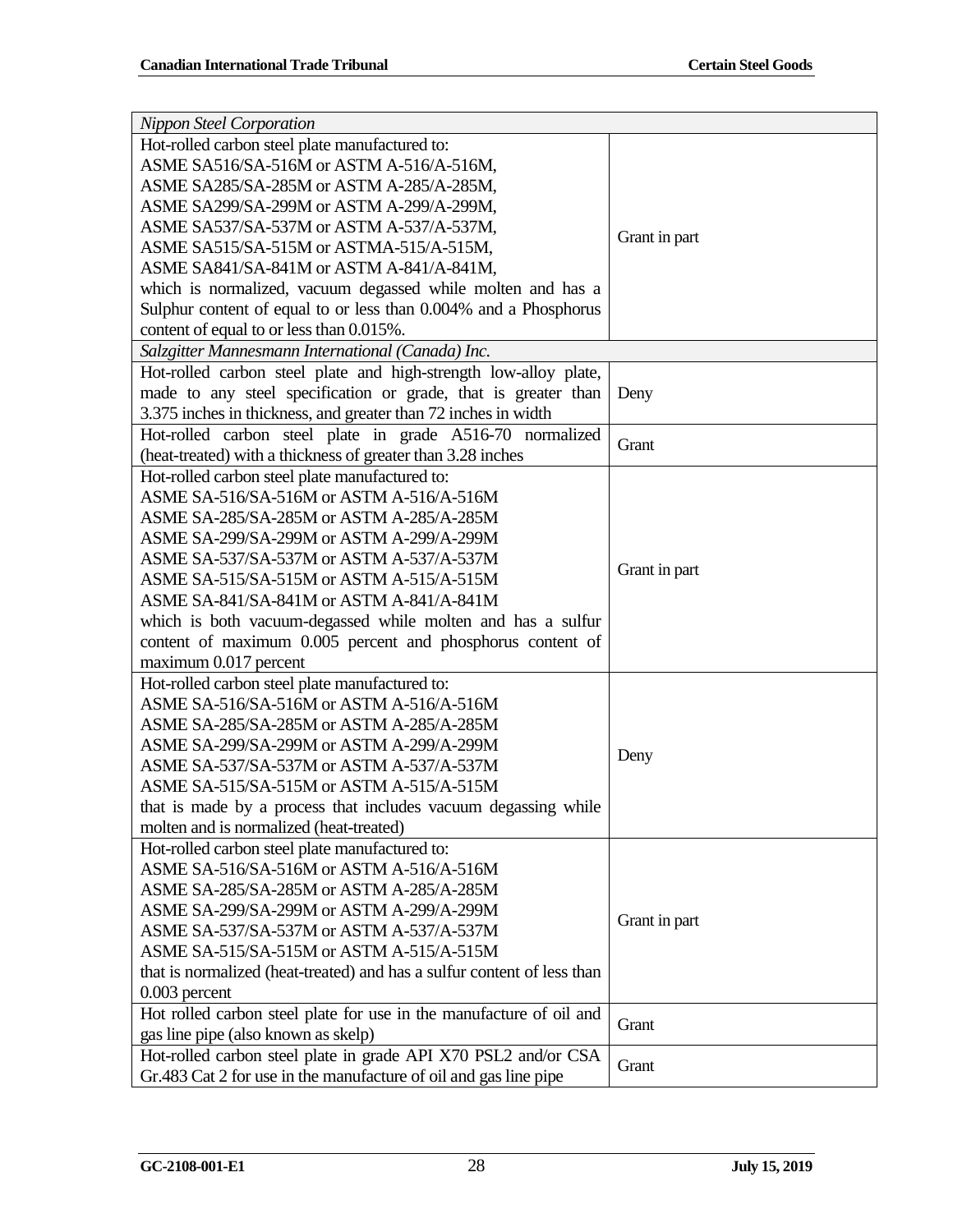| <b>Stainless Steel Wire</b>                       |                                 |  |
|---------------------------------------------------|---------------------------------|--|
| <b>Requests</b>                                   | <b>Tribunal Recommendations</b> |  |
| <b>Bohne Spring Industries Limited</b>            |                                 |  |
| Stainless Steel Spring Wire Grades - Type 302,    | Deny                            |  |
| 17-7PH                                            |                                 |  |
| Exocor                                            |                                 |  |
| <b>Executive 439TiCu Stainless Steel Wire</b>     | Grant                           |  |
| The Furnace Belt Company Limited                  |                                 |  |
| 314, 304 and 35/19cb stainless steel wire         | Deny                            |  |
| <b>Precision Metals</b>                           |                                 |  |
| Stainless Steel welding wires, thick wires and    | Deny                            |  |
| fine wires                                        |                                 |  |
| RGL Reservoir Management Inc.                     |                                 |  |
| Intermediate-annealed shaped stainless steel      | Deny                            |  |
| wire. ("Shaped Wire")                             |                                 |  |
| Voestalpine Bohler Welding Canada                 |                                 |  |
| Stainless steel cold drawn wires specifically for | Deny                            |  |
| use as a welding wire in either the GMAW or       |                                 |  |
| <b>GTAW</b> process                               |                                 |  |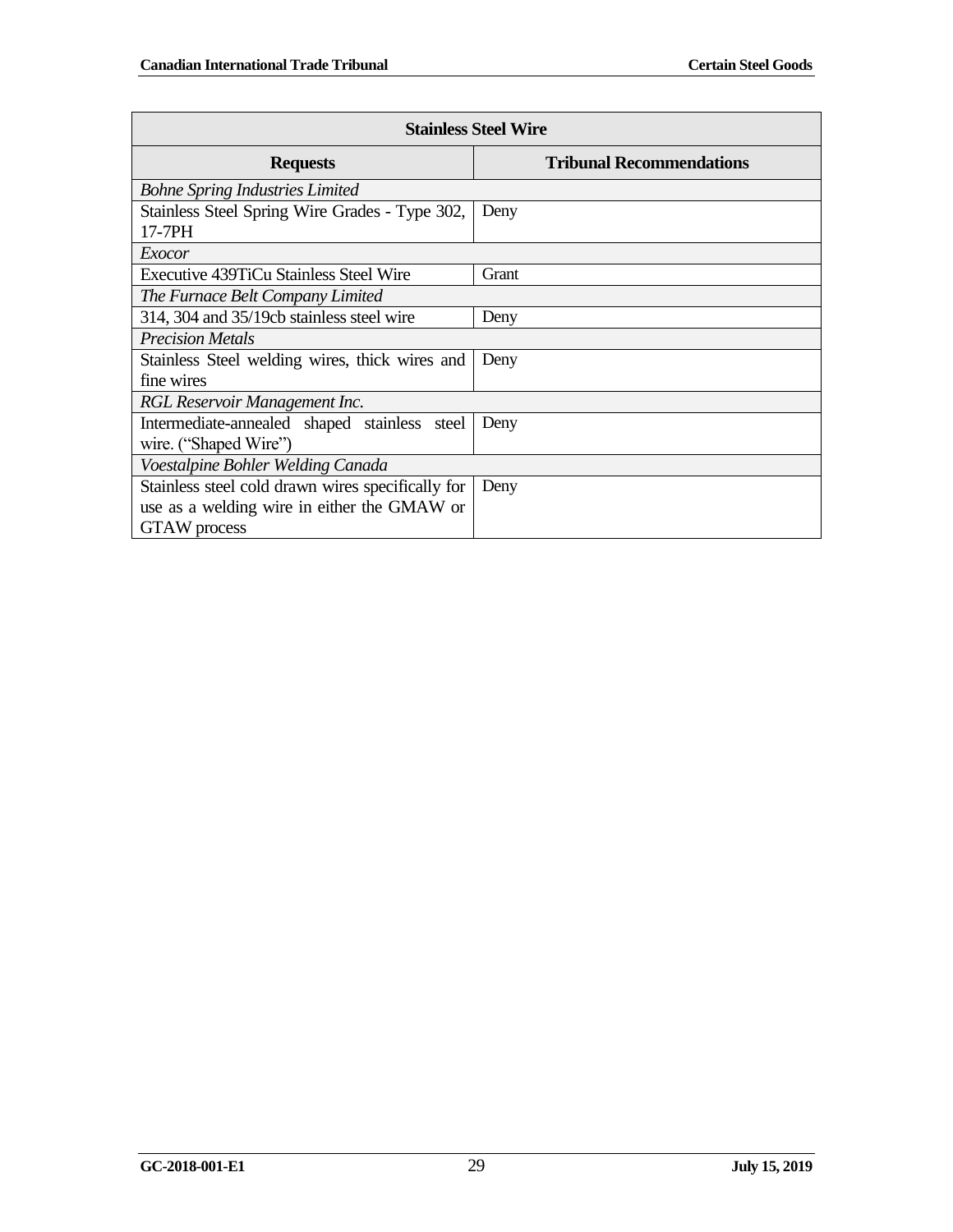# **APPENDIX II – LIST OF PARTICIPANTS**

Central Wire Industries Benjamin P. Bedard

#### <span id="page-31-0"></span>**Domestic Producers Counsel/Representatives**

Algoma Steel Inc. Benjamin P. Bedard Linden Dales Shannel Rajan Meagan Vestby

> Paul Conlin R. Benjamin Mills Shannon McSheffrey Meagan Vestby

#### **Importers/Exporters/Others Counsel/Representatives**

Nippon Steel Corporation

Acier Wirth Steel

Salzgitter Mannesmann International (Canada) Inc. Peter Clark William Bradley

Bohne Spring Industries Limited Chris Wharin

Edmonton Steel Plate Ltd. Victoria Bazan

Exocor Michael Falle

Hanwa Canada Corporation Akihiko Fujita

LNG Canada Development Inc. Boi Boi Truong

Olbert Metal Sales Limited Greg Kanargelidis Skye Sepp

Amy Lee

Precision Metals / Venus Wire Industries Pvt. Ltd. Thrideep S. Pillai

RGL Resevoir Management Inc. 
Hansine Ullberg Kostelecky

The Furnace Belt Company Limited Lisa Tatone

Voestalpine Bohler Welding Michael Northey

Viraj Profiles Limited Rakesh Agarwal

United Steelworkers Craig Logie

# **Unions Counsel/Representatives**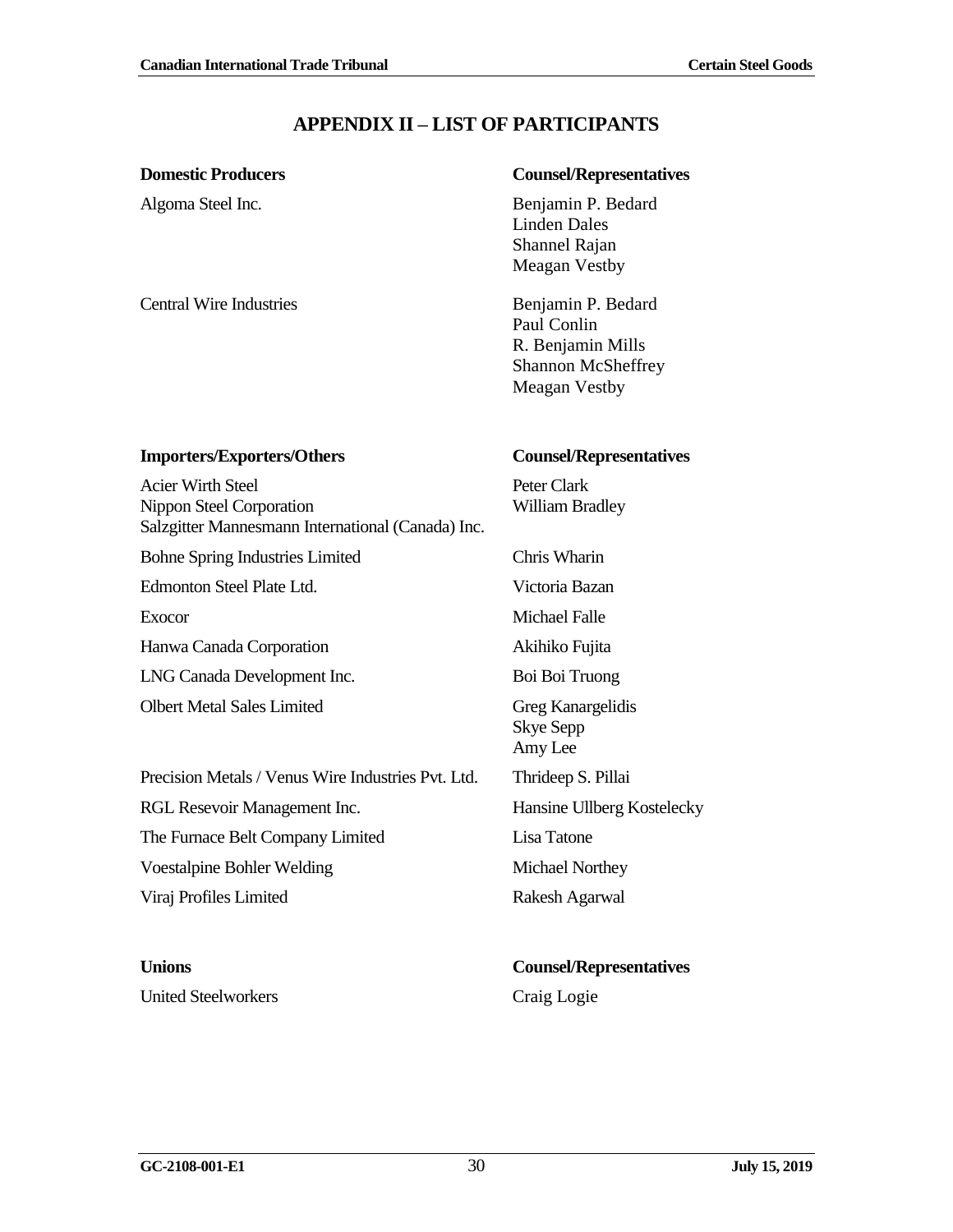Economic Division of the Taipei Economic and Cultural Office in Canada

# **Governments Counsel/Representatives**

Susan Chi-Chuan Hu